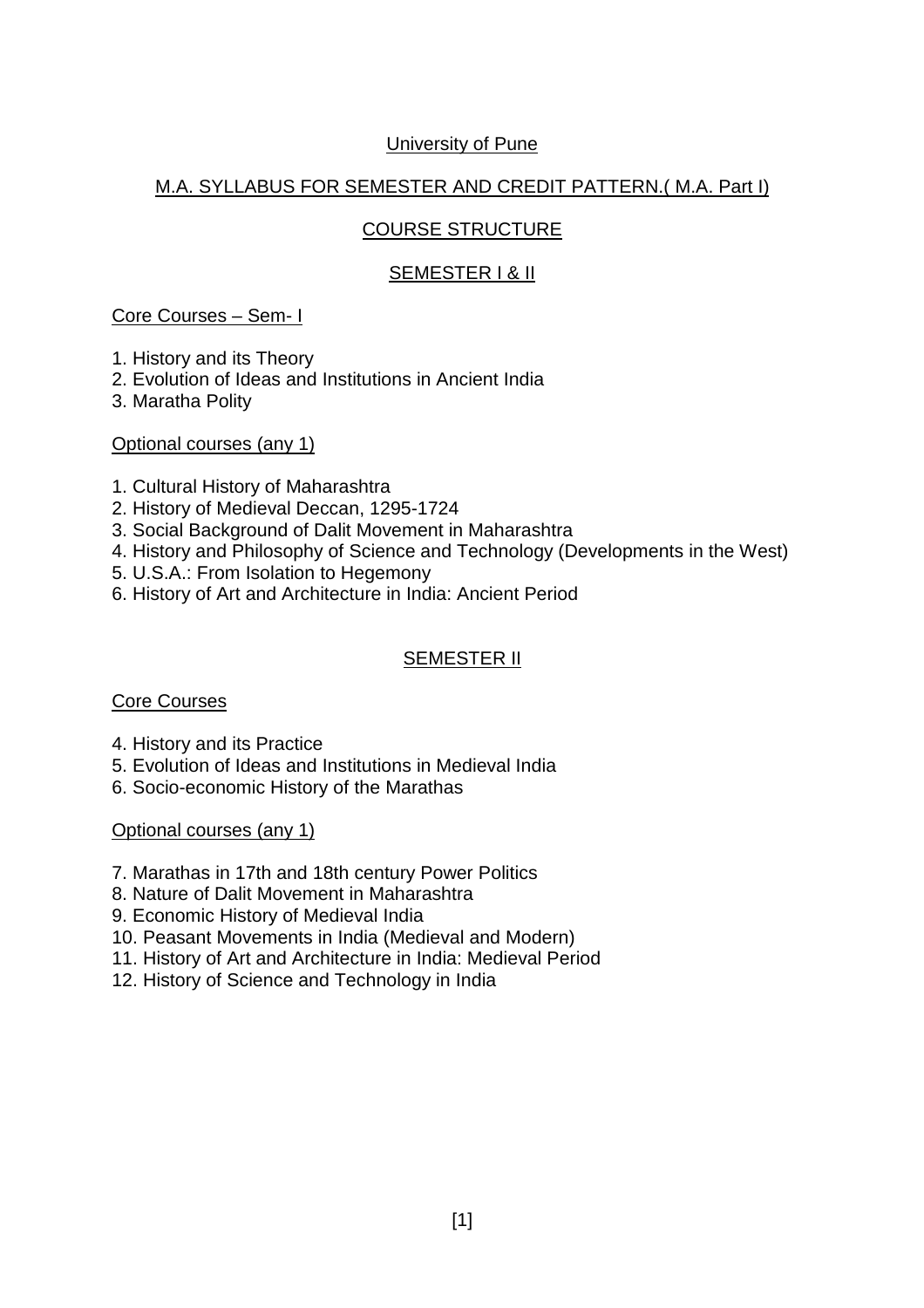# Semester I: Core Paper No. 1

Credits: 4

### Course Title: History and its Theory

#### **Objectives**

The paper is designed to provide adequate conceptual base, bring better understanding of history and its forces, help interrogate existing paradigms and challenge the outdated, help in developing critique, help research in terms of formulating hypotheses and develop broad frames of interaction with other social sciences and attain certain level of interdisciplinary approach.

### Course Content

- 1. History:
	- a) Definition, nature, functions, concepts
	- b) Modes of interaction with Humanities and Social Sciences
- 2. History and its theories
	- a) Greco-Roman
	- b) Church
	- c) Arab
- 3. Emergence of Modern theories of history
	- a) Rationalist, Romanticist, Idealist
	- b) School of Scientific History
	- c) Materialist Theory of history
	- d) Positivism
- 4. Structuralism, Post-structuralism, Post modernism
- 5. Subaltern Studies

#### Select Readings

English

Barry, Peter, Beginning Theory: An introduction to literary and cultural theory, Manchester University Press, New York, 1995.

Carr, E.H., What is History, Penguin Books, Harmondsworth, 1971.

Childs, Peter, Modernism, Routledge, London, 2000.

Collingwood, R.G., The Idea Of History, Oxford University Press, New York, 1976.

Eagleton, Terry, Ideology, Verso, 1991.

Encyclopaedia of Social Sciences

Foucault, Michel, The Archeology of Knowledge, translated by Sheridan Smith, Tavistock Publications, London 1982.

Hamilton,Paul, Historicism, London, Routledge, First Indian Edition, 2007.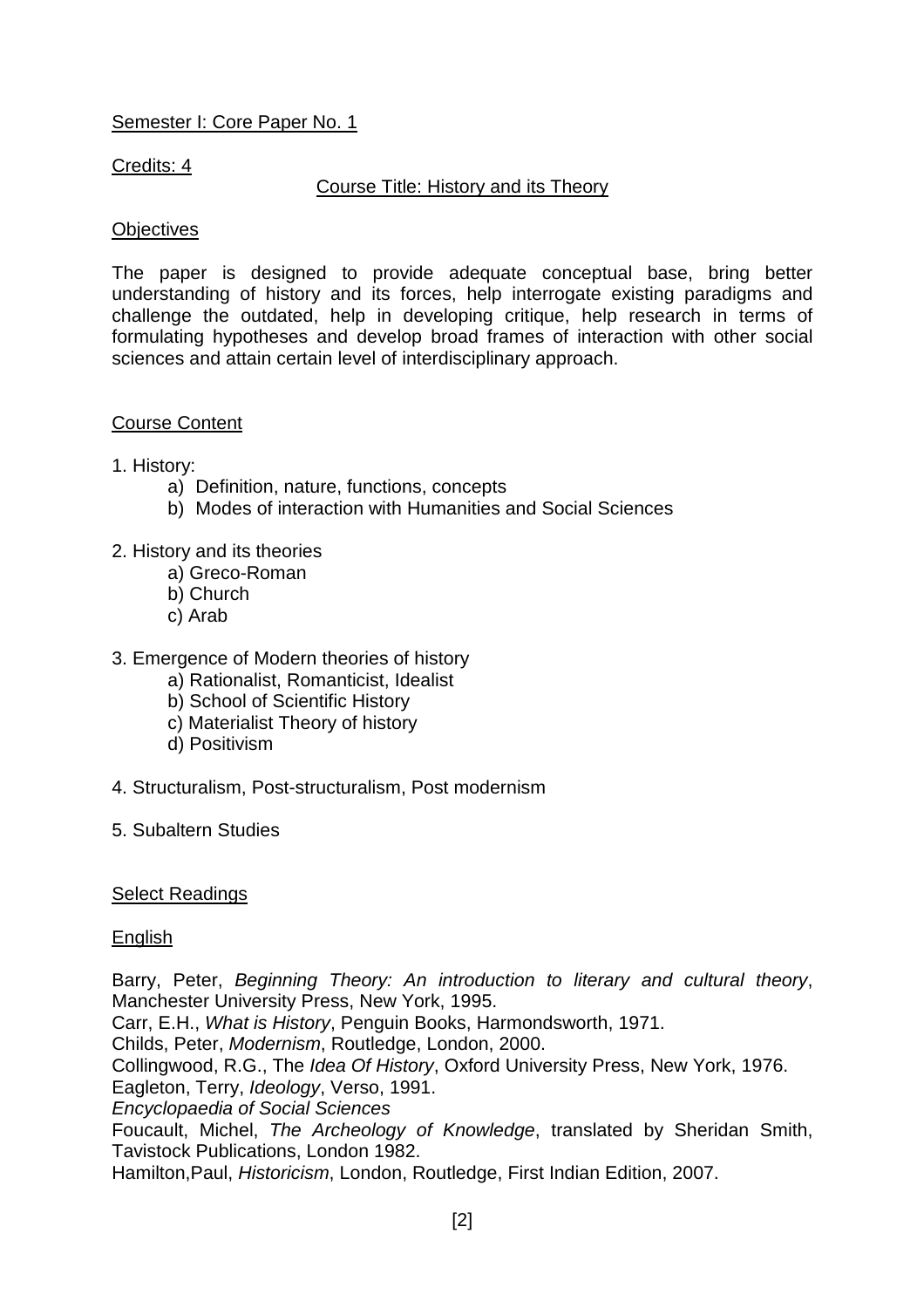Langlois Ch, V. and Ch. Seignobos, Introduction to the study of History, Barnes and Noble Inc. and Frank Cass and co., New York, 1966. Russell, Bertrand, History of Western Philosophy, Routledge, London, rpt. 1996.

### Marathi

Carr, E.H., What is History? Marathi translation by V.G. Lele, Itihas Mhanaje Kay?, Continental Prakashan, Pune, 1998

Dahake, Vasant Abaji, et.al (ed.) Marathi Vangmayeen Sandnya- Sankalpana Kosh, G.R Bhatkal Foundation, Mumbai, 2001.

Deo, Prabhakar, Itihas: Eka Shastra , Brain Tonic Prakashan, Nashik, 2007.

Kothekar, Shanta, Itihas: Tantra ani Tatvadnyana, Shri sainath Prakashan, Nagpur,2005.

Sardesai, B.N., Itihas Lekhan Shastra, Phadke Prakashan, Kolhapur, 2002.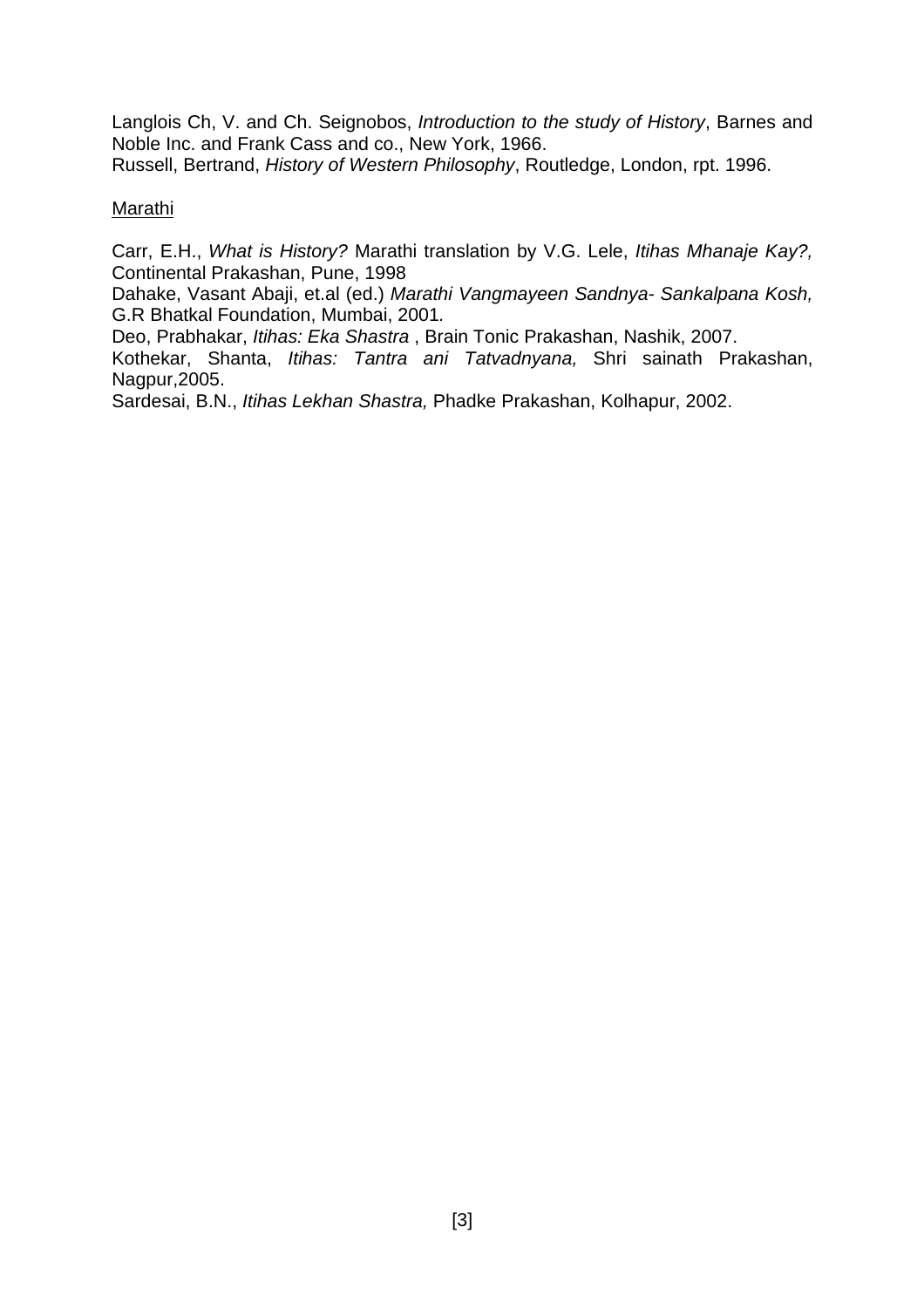# Semester I: Core Paper No. 2

## Credits: 4

# Course Title: Evolution of Ideas and Institutions in Ancient India

## **Objectives**

The course intends to provide an understanding of the social, economic and institutional bases of Ancient India. It is based on the premise that an understanding of Ancient Indian history is crucial to understand Indian history as a whole.

# Course content

- 1. Defining Ancient India
	- a) Historiography (colonial, nationalist)
	- b) Terminology ('Hindu', 'Ancient', 'Early')
- 2. Sources: Perceptions, Limitations, Range
	- a) Archaeological
	- b) Literary sources (Sanskrit, Prakrit, Pali; Religious, non-religious)
	- c) Inscriptions
	- d) Foreign accounts
- 3. Political Ideas and Institutions
	- a) Lineage Polities (Rig Vedic)
	- b) Pre-State formations (Janapadas, Mahajanapadas)
	- c) Early State Formations (From Mahajanapadas to Maurya)
	- d) Administrative Institutions (Kingship: Rajanya-Samrat, Sabha and Samiti to Council of ministers
	- e) Saptanga Theory
- 4. Social ideas and institutions
	- a) Kin and Lineage society

 b) The emergence of caste based societies, marginalization and subordination

- c) Social protest and the emergence of new social and religious forms
- d) Concept of Kaliyuga and post-Mauryan social formations
- 5. Economy
	- a) Pre-historic to Chalcolithic developments
	- b) Development of Agriculture and Trade (Iron Age, Magadha, Gupta)
	- c) Expanding Trade Economy
	- d) The Mauryan State
- 6. Deccan and South India
	- a) Sangam Age
	- b) The emergence of states in the Deccan the Satavahanas
	- c) Urban economy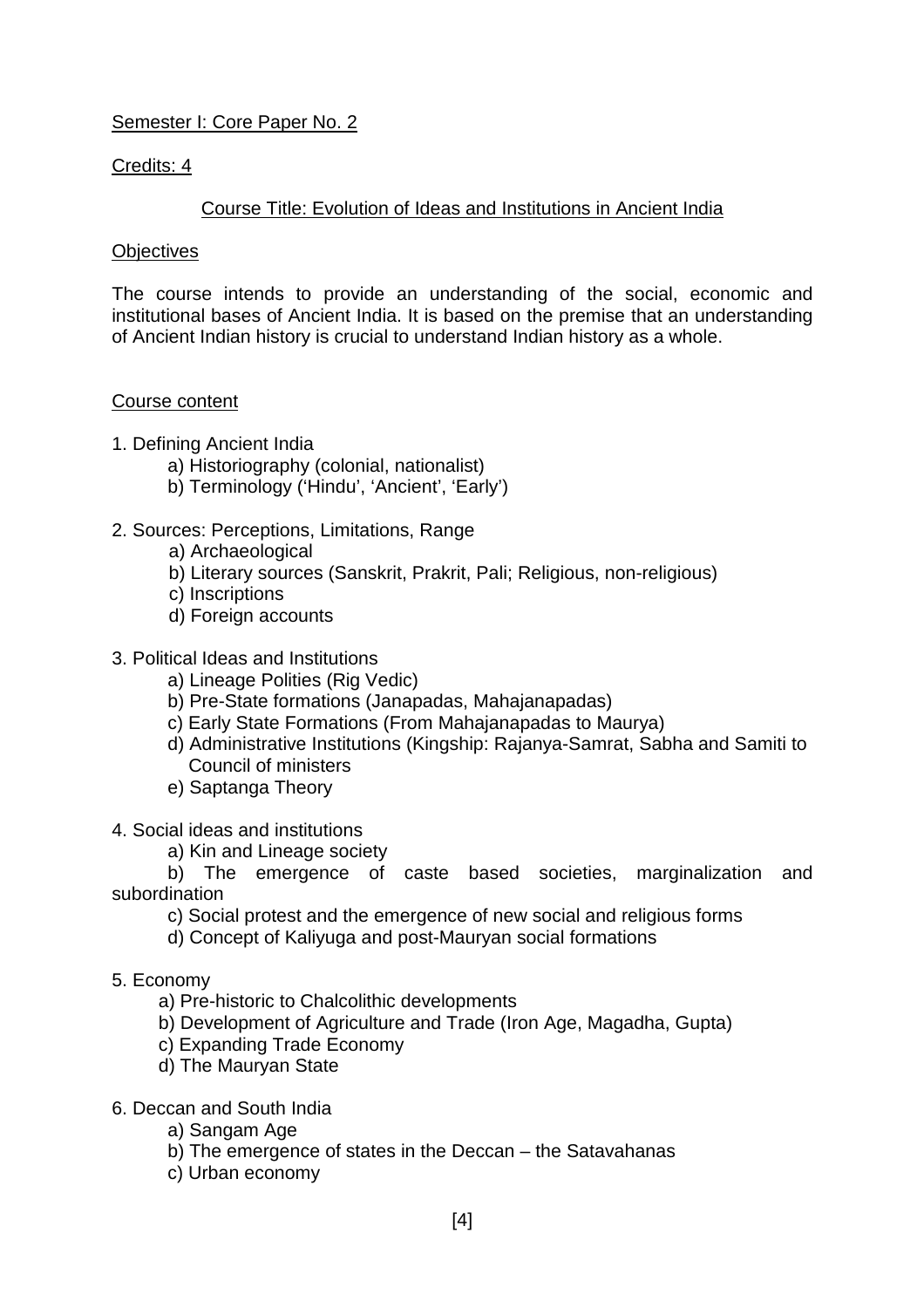# d) Trade Networks

## Select Readings

# English

Claessen, H.J.M and Skalnik, P, (ed.), The Early State, The Hague, 1978 Jha, D.N., Early India A Concise History, Manohar

Parasher-Sen, Aloka (ed.), Subordinate and Marginal Groups in Early India, Oxford India Paperbacks, Second Edition, 2007

Sharma, R.S., Aspects of Ancient Indian Political Ideas and Institutions, Manohar, reprint, 1999.

Sharma, R.S., Sudras in Ancient India, New Delhi, 1998.

Thapar, R., Ancient Indian Social History: Some Interpretations, Orient Longman, reprint,1996.

Thapar, R., From Lineage to State, Oxford India Paperbacks, 1990

Thapar, R., Interpreting Early India, Delhi, 1995.

Thapar, R., Narratives and the Writing of History, Delhi, 2000.

Sastri, K.A.N., History of South India, Oxford University Press, 1975. Veluthat, K.,

# **Marathi**

Jha, D.N., Prachin Bharat (in Hindi and Marathi)

Jha, D.N., tr. G.B. Deglurkar, Mauryottar wa Guptakalin Rajasvapadhati, Diamond Publications, Pune, 2006.

Kosambi, D.D. Myth and Reality, tr. Vasant Tulpule, Puranakatha ani Vastavata, Prakash

Vishwasrao Lokavangmaya Gruha, Mumbai, 1977.

Sharma, R.S., Aspects of Ancient Indian Political Ideas and Institutions, tr. Pandharinath

Ranade, Prachin Bharatatil Rajakiya Vichar ani Sanstha, Diamond Publications, Pune, 2006.

Sharma, R.S., Prachin Bharat mein Rajnitik Vichar evam Sanstha,(Hindi), Rajkamal Prakashan, New Delhi, 1992.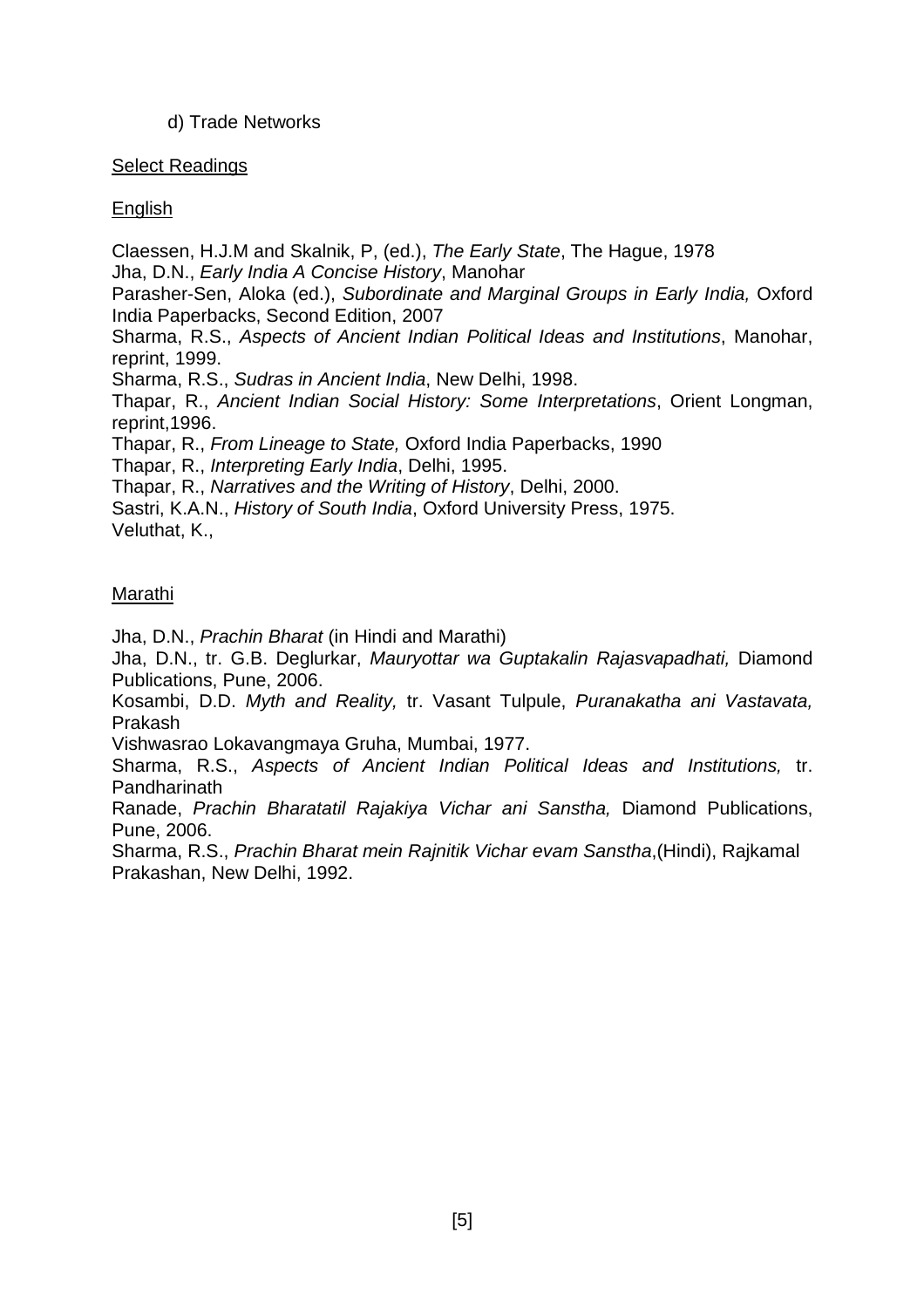# Semester I: Core Paper No.3.

Credits: 4

## Course Title: Maratha Polity

### **Objectives**

The purpose of the course is to study the administrative system of the Marathas in an analytical way, to acquaint the student with the nature of Maratha Polity, to understand basic components of the Maratha administrative structure, to enable the student to understand the basic concepts of the Maratha polity.

#### Course content

- 1. Defining the term 'Maratha Polity'
- 2. Nature of Sources: Perceptions, Limitations, Range
	- a) Literary
	- b) Foreign
	- c) Archival
	- d) Miscellaneous
- 3. Maratha State
	- a) Formation of the Maratha State
	- b) Nature
- 4. Administrative Structure
	- a) Administrative Structure of the Deccani Kingdoms: a brief survey
	- b) Principles underlying Maratha Administration
	- c) Central: the institution of kingship, theory, problem of legitimacy, Ashta Pradhan Mandal
	- d) Provincial and Village: administrative units
	- e) Fiscal administration: Public income and expendture
- 5. Socio-Political Power Structure
	- a) Religion
	- b) Caste
	- c) Gota
	- d) Watan
- 6. Administration of Justice
	- a) Sources of law
	- b) Judicial structure central, provincial
	- c) Judicial institutions political, traditional
	- d) Crime and punishment police
- 8. Military system
	- a) Infantry
	- b) Cavalry
	- c) Navy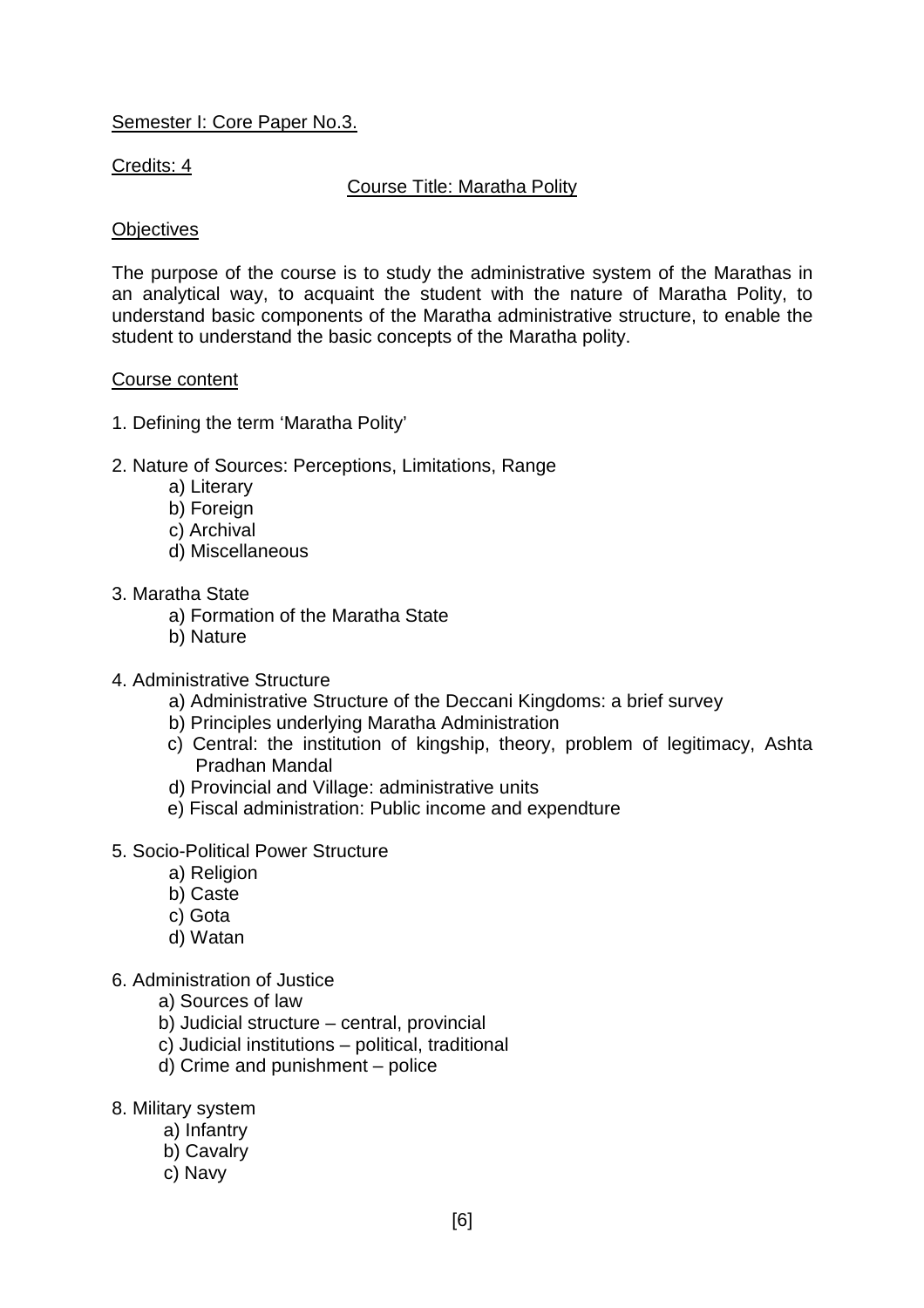# d) Forts

## **Select Readings**

# English

Apte B.K., A History of the Maratha Navy And Merchantships, State Board for Literature and Culture, Bombay, 1973. Chandra, Satish, Medieval India (Society, the jagirdari crisis and the village), **Macmillan** India Ltd., Madras, 1992. Gune, V.T., Judicial System of the Marathas, Deccan College, Pune 1953. Kulkarni, A.R., Maharashtra in the Age of Shivaji, Pune, 2002. Kulke, Hermann (ed.), the State in India, 1000-1700, Oxford University Press, Mumbai,1997. Mahajan, T.T., Maratha Administration in the 18th century Ranade, M.G., Rise of the Maratha Power, Bombay, 1900. Sen, S.N., Administrative System of the Marathas, Calcutta, 1976.

Sen, S.N., Military System of the Marathas

# Marathi

Atre Trimbak Narayan, Gaongada , Varada, Pune, 1995.

Joshi, S.N, Arvachin Maharashtretihaskalatil Rajyakarbharacha Abhyas, (1600- 1680), Pune Vidyapeeth, Pune 1960.

Joshi, S.N. and Bhingare, L.M. (ed.), Adnyapatra ani Rajnitee, Pune, 1960

Kulkarni A.R., Shivkaleen Maharashtra, Rajahamsa, Pune, 1993.

Kulkarni A.R., Khare G.H. (ed.), Marathyancha Itihas, Vol. I to III, Continental, Pune, 1984 (Vol. I), 1985 (Vol. II), 1986 (Vol. III).

Joshi S.N. (Ed.), Chhatrapati Shivaji Raje Yanchi Bakhar, Chitrashala, Pune, 1960. Mehendale Gajanan B., Shree Raja Shiv Chhatrapati, Vol. I, part I, II, Mehendale, Pune, 1996.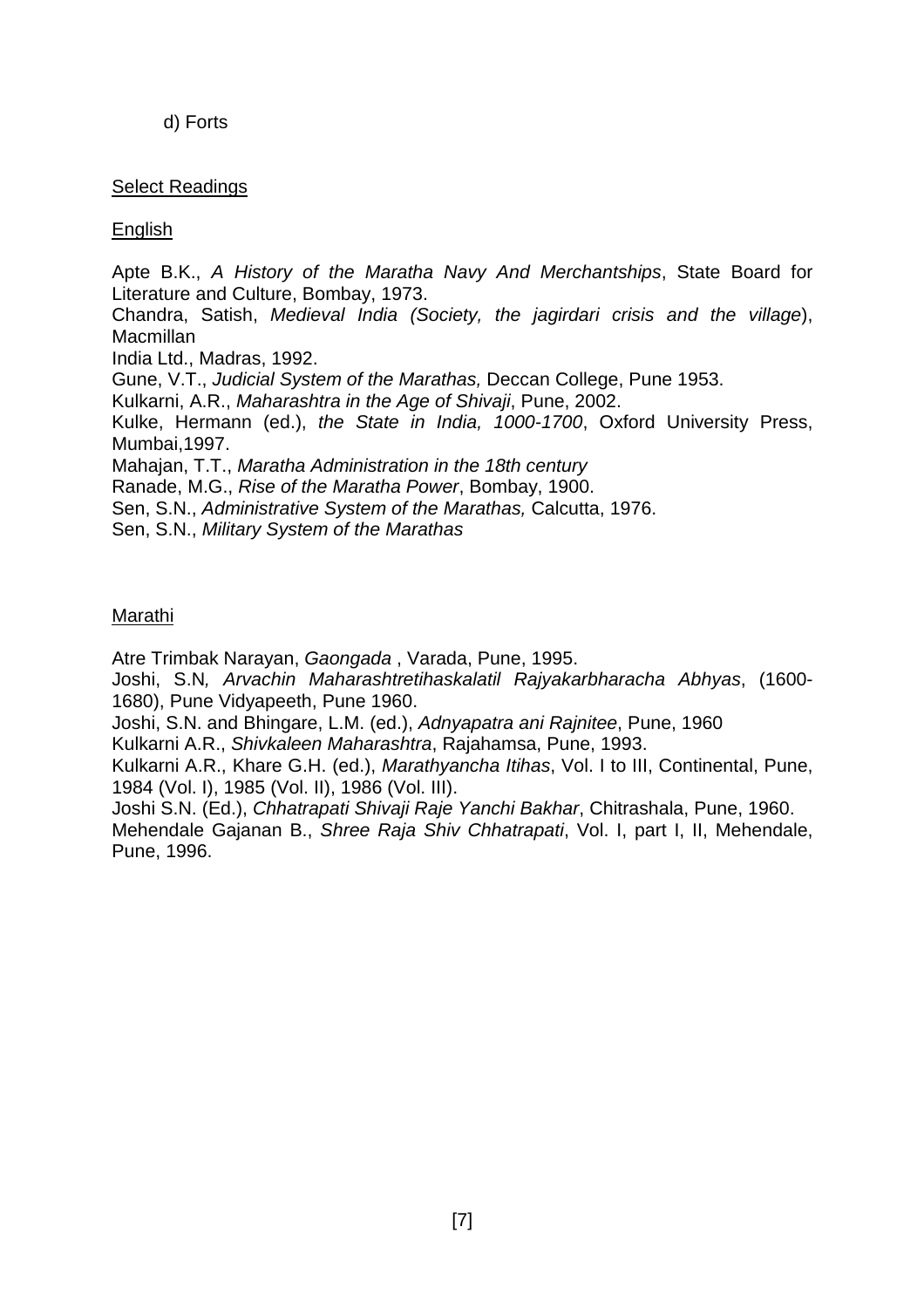# Semester I: Optional Paper No. 1

Credits: 4

# Course Title: Cultural History of Maharashtra

#### Objectives:

To introduce the student to regional history within a broad framework of Indian culture; to enable the student to understand the internal dynamics of Marathi culture.

#### Course content

- 1. Defining the term 'culture'
- 2. Maharashtra as a cultural region
	- a) Physical and geographical features
	- b) Origin of Marathi people
	- c) Nomenclature of Maharashtra
	- d) Origin of Marathi language
- 3. Maharashtra Dharma
	- a) Meaning
	- b) Different views
- 4. Movements and cults: philosophy and teaching
	- a) Nath
	- b) Mahanubhav
	- c) Varkari
	- d) Ramdasi
	- e) Datta
	- f) Sufi
	- g) Shakti
- 5. Literature
	- a) Bhakti
	- b) Bakhar
	- c) Panditi
	- d) Shahiri
	- e) Folk
- 6. Interaction with Islamic Culture
	- a) Language
	- b) Literary forms
	- c) Socio-cultural practices
- 7. Art and Architecture
	- a) Art: Visual and Performing Art
	- b) Architecture: Religious, Secular, Military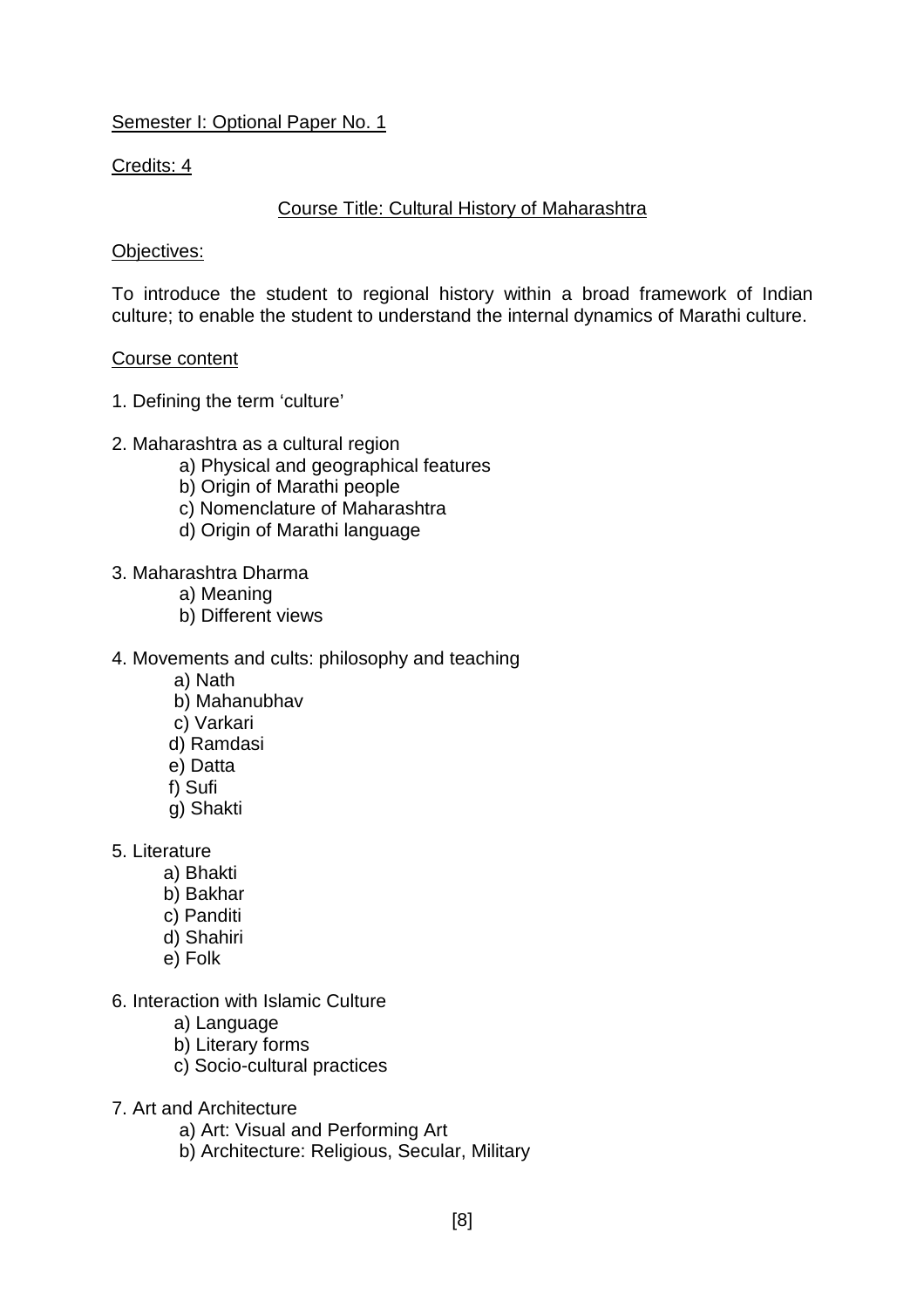# **Select Reading**

**English** 

Ballhatchet, Kenneth, Social Policy and Social Change in Western India: 1817-1830, Oxford University Press, London, 1961.

Bhagvat, A.K., Maharashtra: A Profile, Pune, 1977.

Joshi, S.N., Shivaji and Facets of Marathi Culture, Sage Publications India.

Mate, M.S., Maratha Architecture, University of Pune, Pune, 1959

# Marathi

Bhave, V.L., Maharashtra Saraswat, Vol. I and II, Popular, Bombay, 1982. Gosavi, R.R., Maharashtratil Panch Bhakti SampradayaKarve, Iravati, Marathi Samskruti. Panse, M.G., Yadava Kalin Maharashtra

Sahastrabuddhe, P.G., Maharashtra Samskruti, Continental, Pune, 1979

Sardar, G.B. (ed.), Maharashtra Jeevan, Vols. I and II.

Sardar, G.B., Sant Vangmayachi Samajik Phalashruti, 1970

Shenolikar, H.S., and Deshpande, P.N., Maharashtracha Samajika - Sanskritika Itihas,

Revised ed., K' Sagar Publications, Pune,

Tulpule, S.G., Panch Santa Kavi, Pune, 198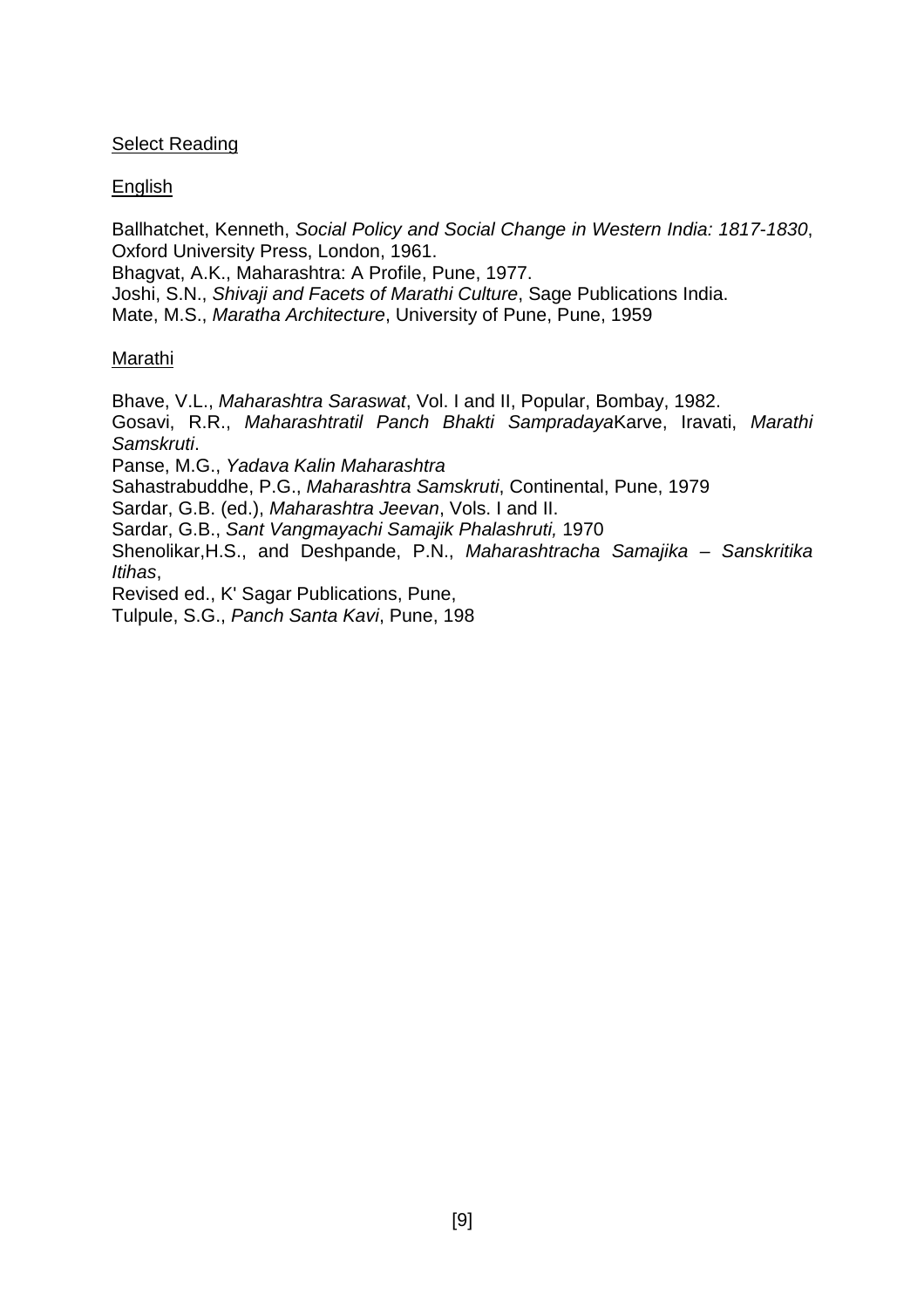# Semester I: Optional Paper No. 2

Credits: 4

# Course Title: History of Medieval Deccan (1295-1724)

#### **Objectives**

The course aims at making the student aware of the developments in the region, and to locate the history of Maharashtra in the context of the regional history of the Deccan as a whole.

#### Course Content

- 1. Defining the term 'Medieval Deccan'
- 2. Brief background of political history
	- a) Reddy Kingdom of Andhra
	- b) Bahmani
	- c) Farukhi
	- d) Vijayanagar
	- e) Marathas
- 3. Polity (under Bahmani, Vijayanagar and the Marathas)
	- a) Nature of State
	- b) Administrative Structure
	- c) Military System
- 4. Society (under Bahmani, Vijayanagar and the Marathas)
	- a) Village Community
	- b) Caste, class
	- c) Urban life
- 5. Economy (under Bahmani, Vijayanagar and the Marathas)
	- a) Agricultural sector
	- b) Non-agricultural sector: handicrafts, small industries
	- c) Trade and commerce
	- d) System of taxation
	- e) Coinage
- 6. Art and Architecture (under Bahmani, Vijayanagar and the Marathas)
	- ii) Art
	- a) Sculpture
	- b) Painting
	- iii) Architecture
	- a) Religious
	- b) Military
	- c) Domestic
	- d) Public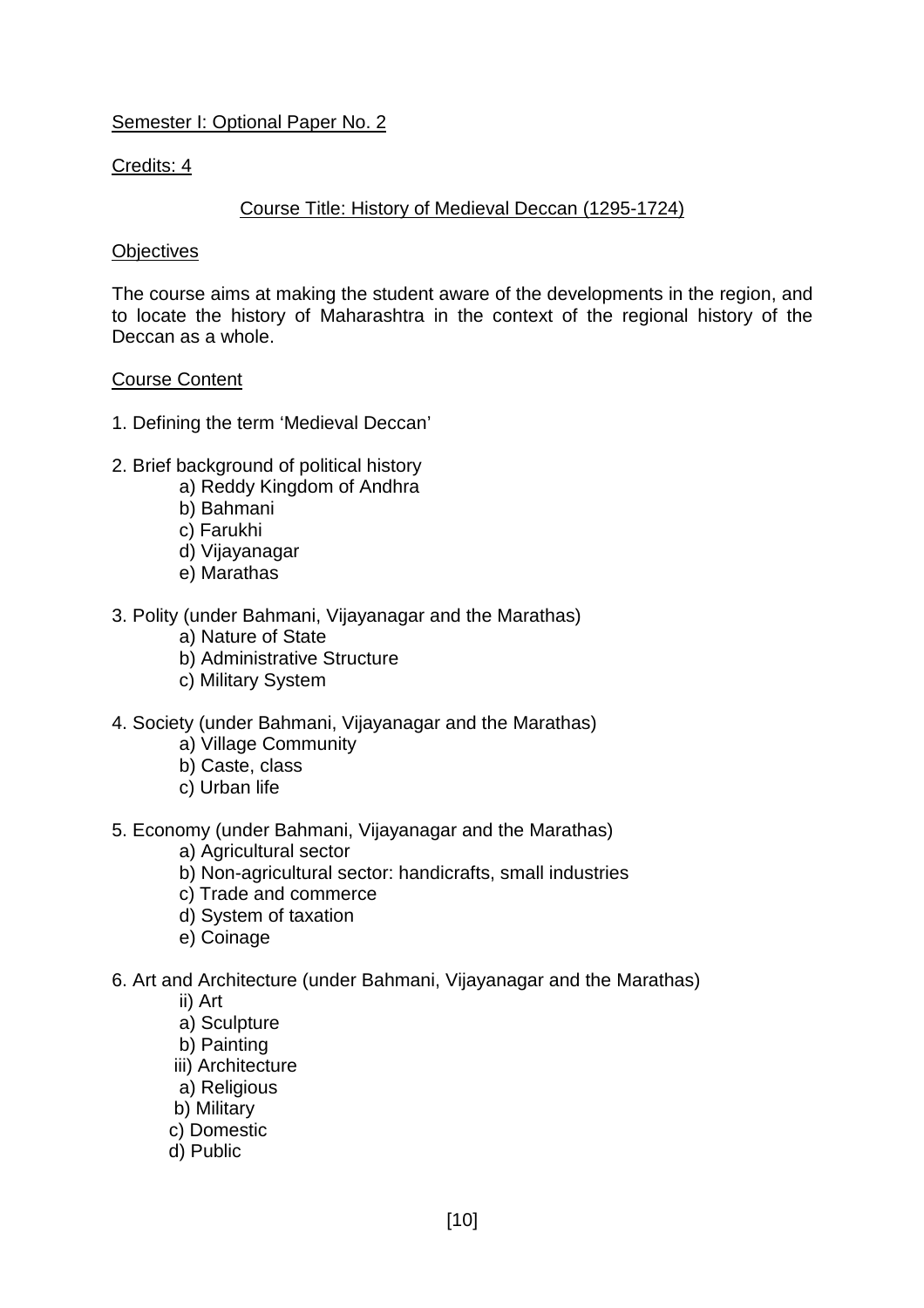## **Select Readings**

Desai, P.B. (ed.), A History of Karnatak, 1970

Kulkarni, A.R., (ed.), Medieval Deccan, P.M. Joshi Felicitation volume, 2003.

Nizami, K.A., A Comprehensive History of India, Vol. V – 'The Delhi Sultanate', Delhi, 1970

Radhey Shyam, The Kingdom of Ahmednagar, Motilal Banarsidas, Delhi, 1966

Sherwani, H.K., and Joshi, P.M., (ed.) History of Medieval Deccan, Vol. I and II, Hyderabad

Sherwani, H.K., The Bahmanis of the Deccan, Hyderabad, 1953.

Sherwani, H.K., Cultural Trends in Medieval India, Asia Publishing House, Bombay, 1968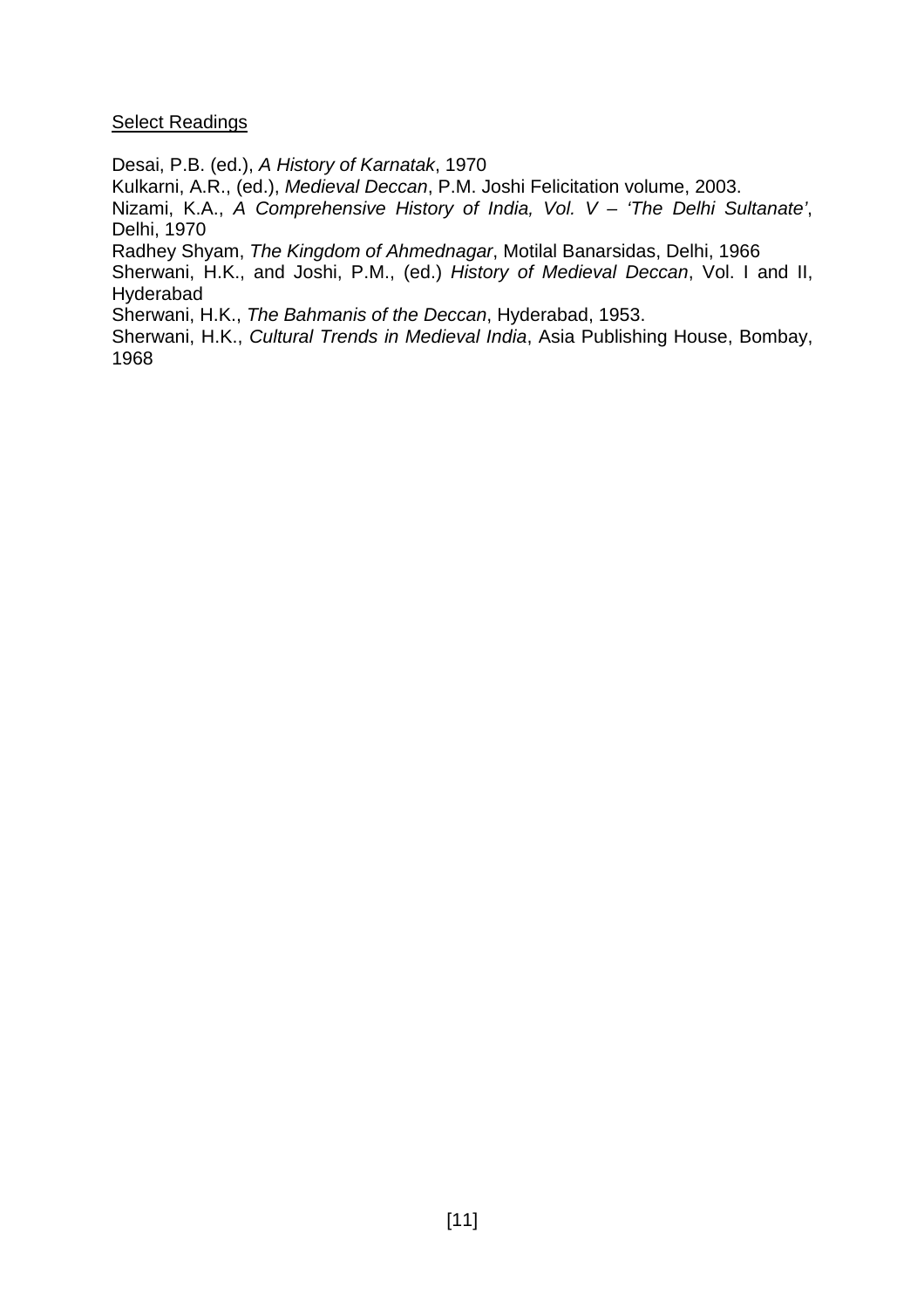# Semester I: Optional Paper No. 3

## Credits: 4

# Course Title: Social Background of Dalit Movement in Maharashtra

## Objectives:

This paper is designed to highlight a relatively neglected part of social history; it is an attempt to provide voice to the history of the oppressed. It defines and provides understanding of various concepts, further explains the caste system and evil practices like untouched ability and its rigidification in ancient and medieval times. It lays emphasis on the earlier forms of protest by Buddhism, Jainism and later by Bhakti movement, in the medieval period especially in Maharashtra, which lays the foundation for social awareness and renaissance of the per Ambedkarian period.

### Course content

- 1. Emergence of caste system: a Brief survey
- 2. Defining the term 'Dalit' and 'Dalit consciousness'
- 3. Historical Background of Protest
	- a) Buddhism
	- b) Jainism
- 4. Bhakti Movement
	- a) Efforts of Medieval Saints
	- b) Chokhamela, Soyarabai, Karmamela and Banka

### 5. Pre-Ambedkar socio-religious reform movements

- a) Mahatma Phule and Satyashodhak Samaj
- b) Vitthal Ramji Shinde
- c) Rajarshi Shahu Maharaj
- d) Gopal Baba Walangkar
- e) Shivaram Janba Kamble
- f) Kisan Faguji Bansode

### Select Readings

#### English

Keer, Dhananjaya, Mahatma Jyotiba Phule , Popular Prakashan, Desai, Sudha, Social Life under the Peshwas Chentha- rasseoy, T.H. P, Ambedkar in Indian History. Political thoughts of Dr. B.R. Ambedkar

Marathi

Atre, Truimbak Narayan, Gav-Gada, Mumbai, 1959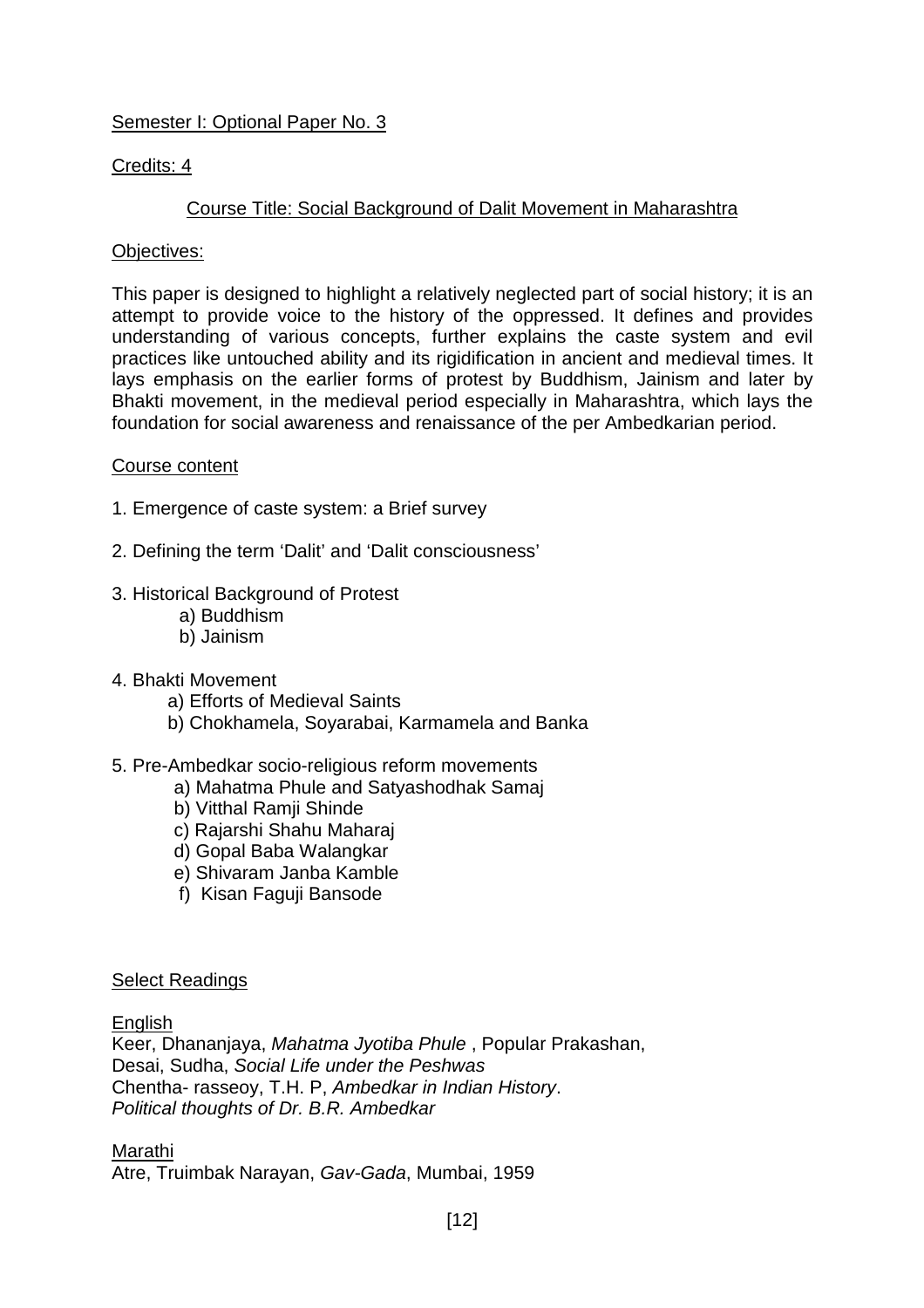Bhagat, R.T. (ed.), Sant Sahitya Ani Andhashraddha Nirmulan, Chaitanya Prakashan, Kolhapur, 2002

Bhagat, R.T. (ed.), Sant Sahitya Ani Dalit samvedan, Chaitanya Prakashan, Kolhapur, 2003

Dandge, Manorama, Prachin wa Madhyayugin Bharatacha Itihas, Amaravati, 2004

Gawali, P.A., Peshwekalin Samaj wa Jaticha Sangharsh, Kolhapur, 1982

Gawali, P.A., Peshwekalin Gulamgiri wa Asprishyata, Kolhapur, 1990

Kausalyayan, Bhadant Anand, Manusmriti Ka Jalani Geli?, Nagpur

Keer, Dhananjay, Mahatma Jyotiba Phule: amchya Samaj Krantiche Janak, Mumbai, 1975

Khairmode, Changdev Bhagvanrao, Dr. Bhimrao Ramji Ambedakr Charitra, Vols. 1- 9,Mumbai

Keer, Dhananjay and Malse, S.G. (ed.), Mahatma Phule Samagra Vangmaya, Mumbai, 1988

Kosare, H.L., Vidarbhatil Dalit Chalvalisha Itihas, Nagpur, 1984

Moon, Vasant, Madhyaprant Varhadatil Ambedkarpurva Dalit Chalwal

Nawalkar, H.N., Shivaram Janba Kamble, Pune, 1930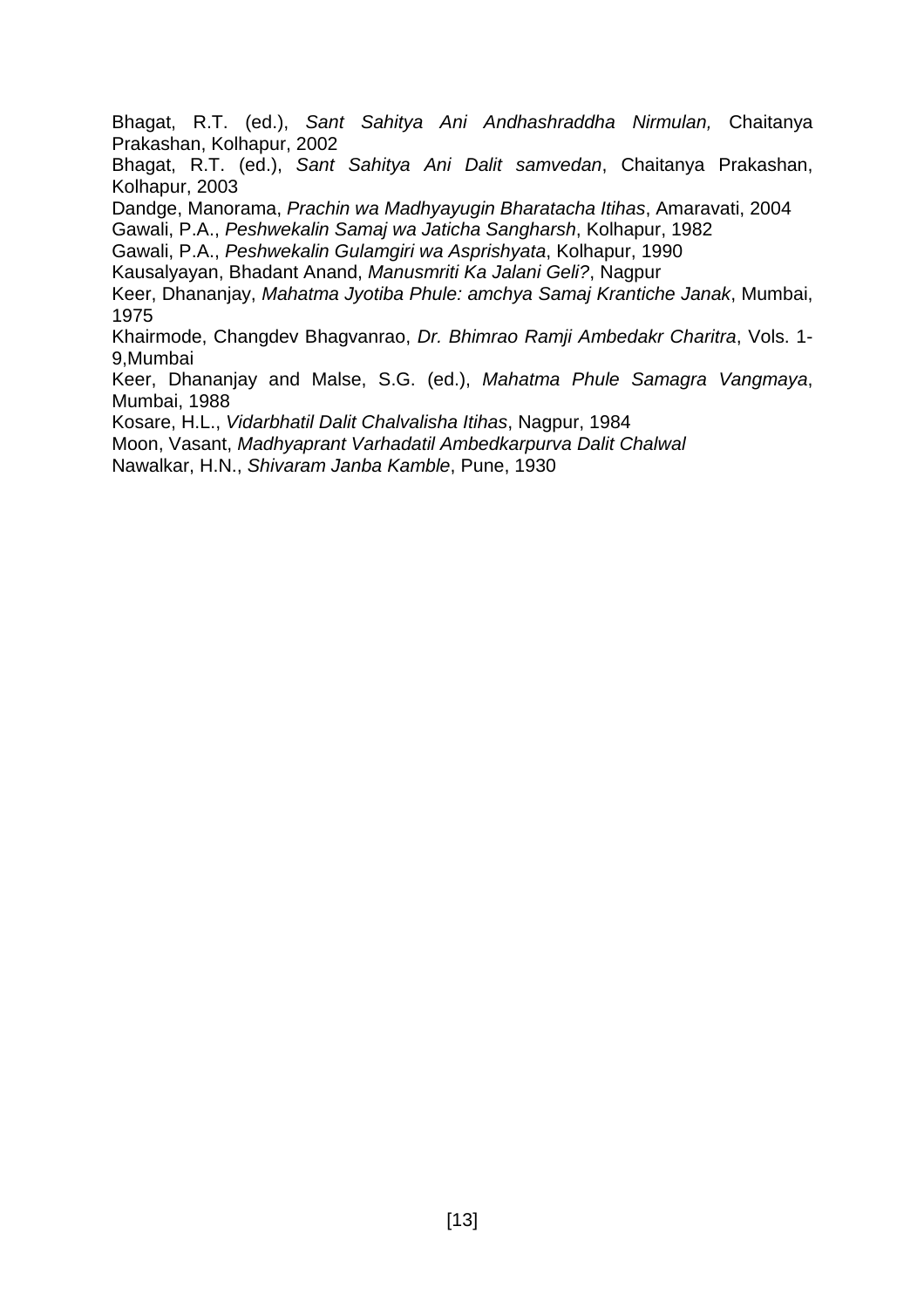# Semester I: Optional Paper No. 4

# Credits: 4

# Course Title: History and Philosophy of Science and Technology (Developments in the West)

## **Objectives**

The course is specially designed to introduce the student to scientific achievements in various periods of history in the western world; to understand the relationship between science and various forms of technology; to create awareness of the interaction between science and society and the manner in which the spread of scientific knowledge moulded the pattern of human life and thought.

# Course content

- 1. What is Science
	- a) Definition of Science and Technology, Scientific Method
	- b) Philosophy of Science

# 2. Science and Technology in Ancient Civilizations

- a) Egypt
- b) Mesopotamia
- c) Greece
- d) Rome
- e) China
- 3. Medieval Period
	- a) Dark Ages in Europe
	- b) Church and Science
	- c) Renaissance Science: Leonardo da Vinci
- 4. The Copernican Revolution in Astronomy
- 5. Development of Modern Science and Scientific Method
	- a) The Galilean Revolution'
	- b) Newton
- 6. Growth of Technology The Industrial Revolution and its impact
- 7. Darwinism and its Impact
- 8. Nature of scientific progress in the 20th century
- 9. Impact of Science and Technology: intellectual, social and economic

Select Readings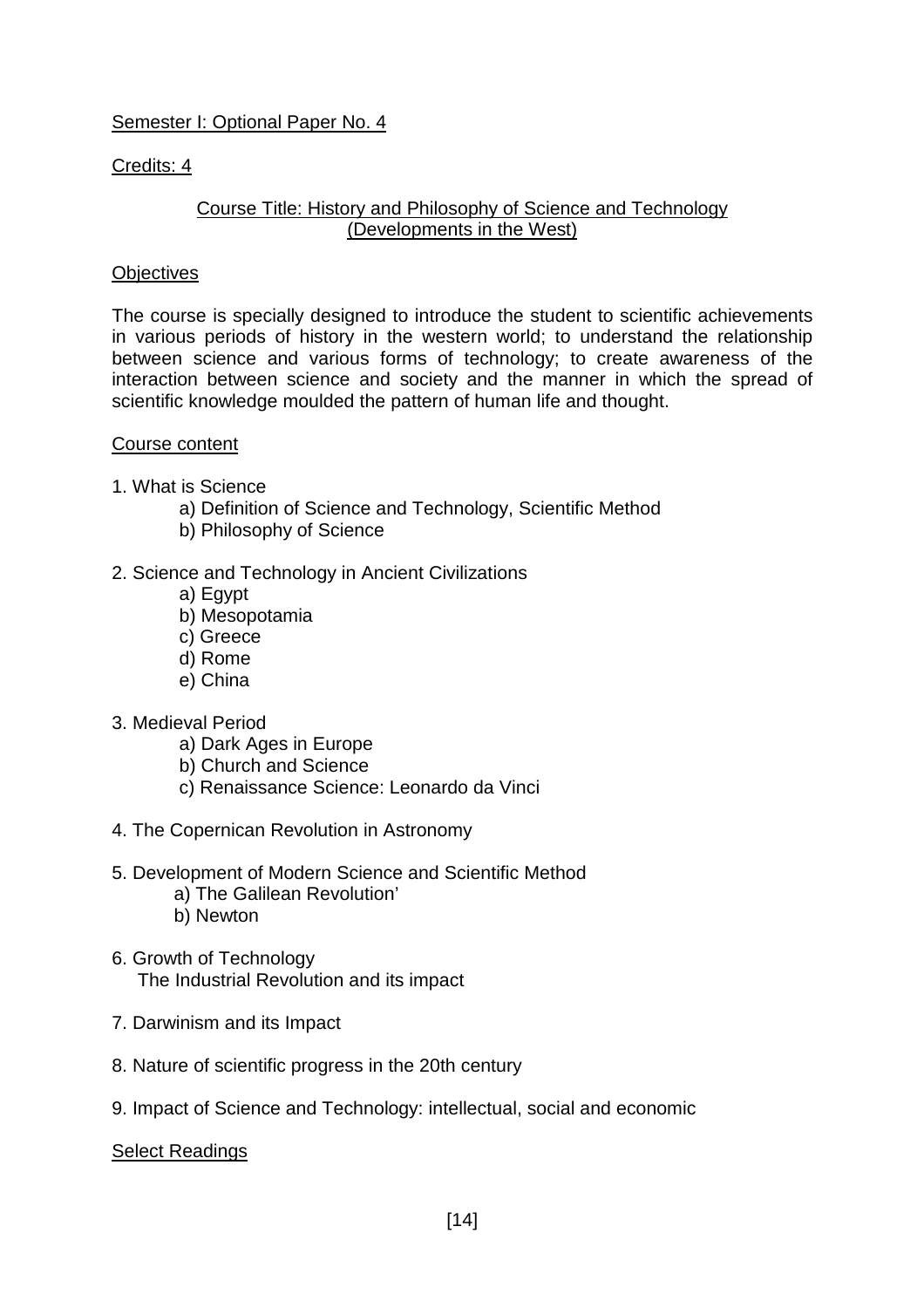Bernal, J.D., Science in History, vol., Harmondsworth, 1965.

Bhattacharya, S. and Redondi, P. (ed.), Techniques to Technology, New Delhi, 1990.

Butterfield, H., The Origins of Modern Science (1300-1800)

Crombie, A.C., Augustine to Galileo, Vol. I.

Farrington, B., Greek Science: Thales to Aristotle.

Dampier, W.C. A History of Science, Cambridge, 1929.

Derry, T.K. and Williams, T.I., A Short History of Technology, OUP, 1975.

Jeans, James, The Growth of Physical Science.

Larsen, Egon, A History of Invention.

Mason, S.F., Main Currents of Scientific Thought

Russell, B., The Impact of Science on Society.

Sarton, G., A History of Science.

Singer, Charles, A Short History of Scientific Ideas to 1900, OUP, 1979.

Spangenburg, Ray and Moser, Diane K., The History of Science, 5 vols. Universities Press,1999.

Taylor, Sherwood, A Short History of Science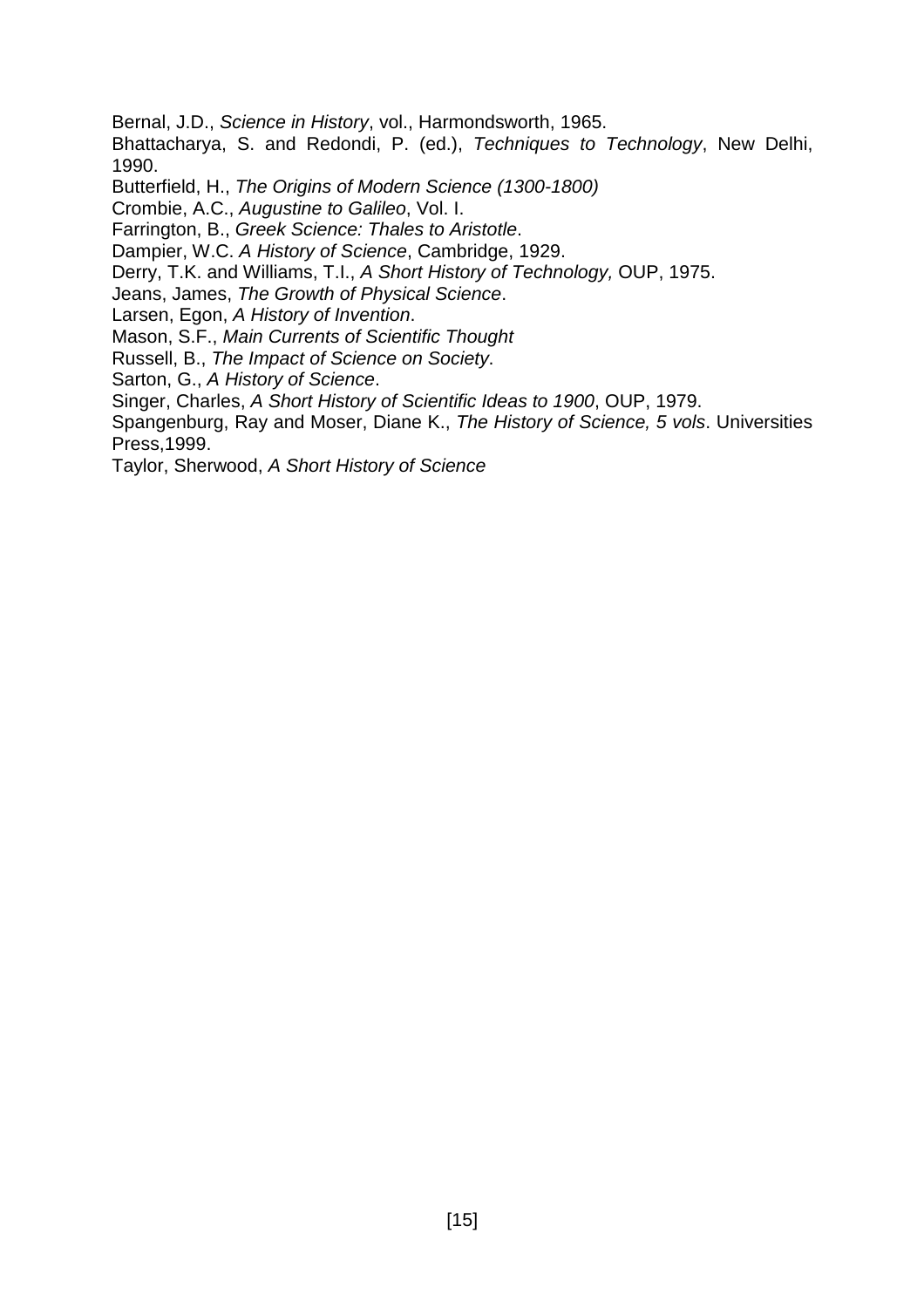# Semester I: Optional Paper No. 5

### Credits: 4

# Course Title: U.S.A.: From Isolation to Hegemony (1865-1989)

### **Objectives**

To make the student aware of the background, scope and various trends in U.S. Foreign Policy with a view to interpreting and analysing it and examining its effect on world politics.

### Course content

- 1. A Brief Survey of U.S. foreign policy, 1789-1900
	- a) USA and Latin America
	- b) USA and Japan
	- c) USA and China
- 2. US Foreign Policy, 1901-1914
- 3. USA and World War I
	- a) Fourteen points of Woodrow Wilson
	- b) Paris Peace Conference
- 4. From Isolation to Intervention, 1919-1945
	- a) USA and League of Nations
	- b) Washington Conference
	- c) US Foreign Policy during World Depression
	- d) Pearl Harbour
	- e) USA and World War II
- 5. Formation of U.N.O.: Role of the U.S.A.
- 6. US Foreign Policy during Cold War
- 7. US Foreign Policy after the end of Cold War

### Select Readings

### English

Harries, Owen (ed.), America's Purpose: New Vision of U.S. Foreign Policy, S.G. Wasani,

New Delhi, 1991.

La Feber, Walter, America, Russia, and the Cold War, 1945-1990, Mc-Graw Hill Inc., 1991.

Robinson, W.I., Promoting Polyarchy: Globalization, US Intervention and Hegemony,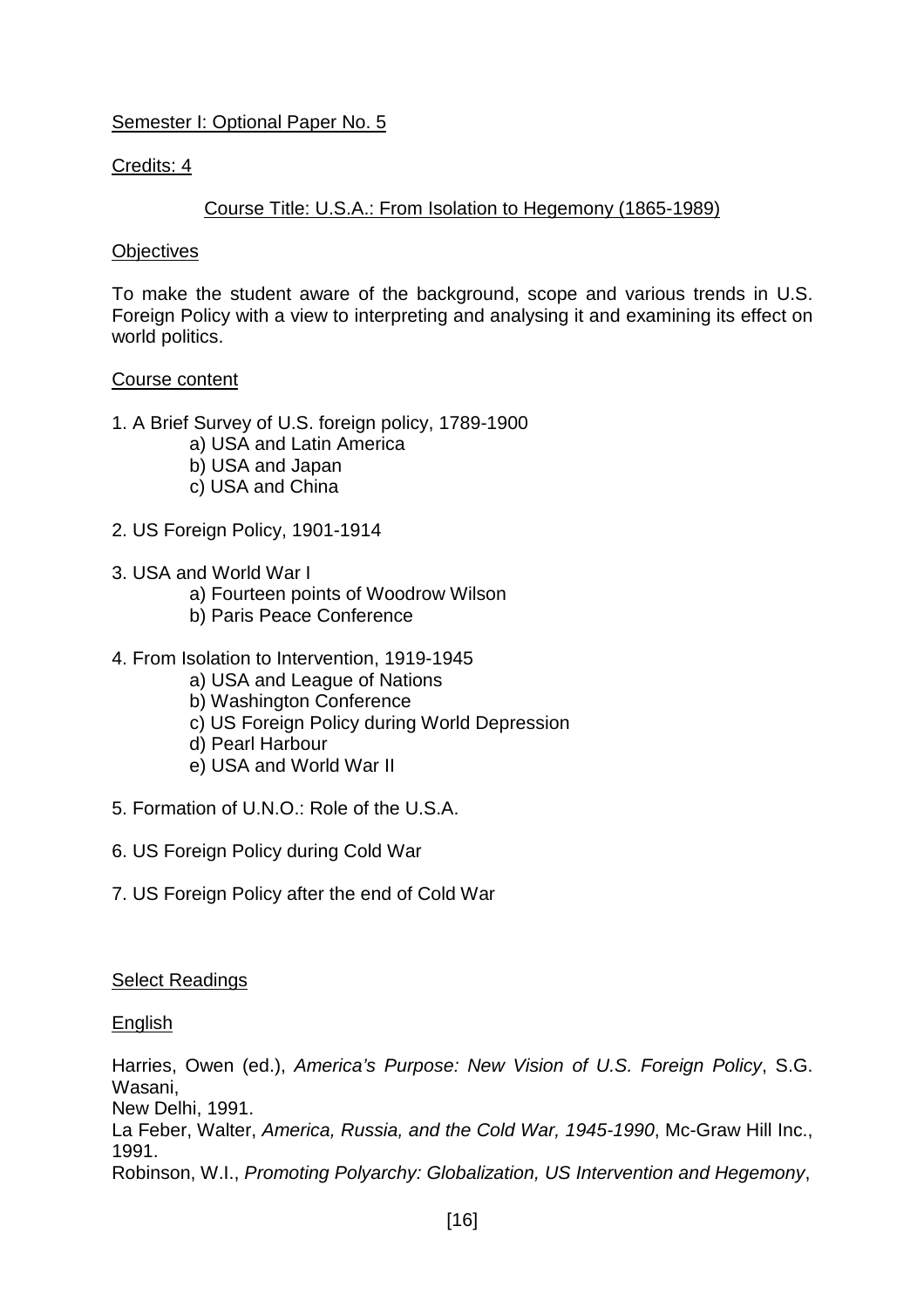Cambridge University Press, Cambridge, 1996. Brewster, C., Seeing American Foreign Policy Whole, S.G. Wasani, Delhi, 1989. Brockhampton, Dictionary of World History, Brockhampton Press, London, 1994.

#### Marathi

Bhaure, N.G., and Dev Pujari, Amerikeche Itihas Kadam, Y.N., Adhunik Jaga, Phadke Prakashan, Kolhapur, 2001 Kothekar, Shanta, Amerikechya Sangharajyacha Itihas, Nagpur Patil, M.P., Yudhottar America: Truman te Bush, Mangal Prakashan, Kolhapur, 2002.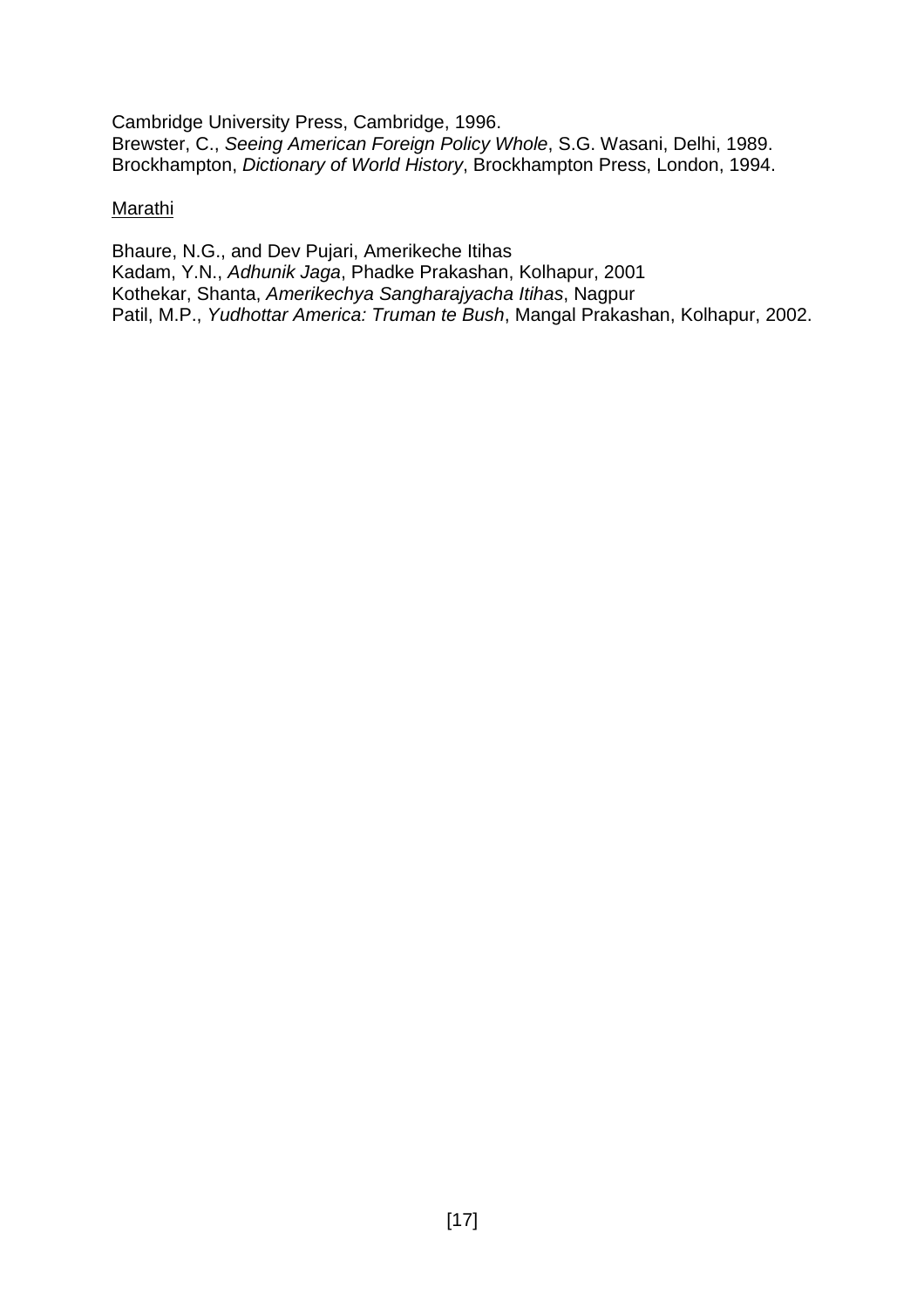# Semester I: Optional Paper No. 6.

Credits: 4

# Course Title: History of Art and Architecture in India: Ancient Period

### **Objectives**

The paper intends to strengthen the understanding of cultural history through the study of forms, techniques, and growth of Indian art and architecture.

# Course Content

- 1. Stone Age Art
- 2. Bronze Age art And Architecture: proto-historic settlement art and architecture
	- a) Proto-historical settlements Neolithic to Copper age
	- b) Harappan Age (3500BC 2000 BC)

### 3. Early Indian Art and Architecture

- a) Mauryan art and architecture: Northern India, Eastern India
- b) Sunga-Satavahana art and architecture: Northern India, Eastern India, Western India, South India
- c) Saka-Kushana art and architecture: Mathura School, Gandhara School, Amaravati School
- 4. Classical Indian Art and Architecture
	- a) Gupta art: Mathura style, Sarnath style
	- b) Vakataka art
	- c) Early Chalukya art
- 5. Late Classical Indian Art and Architecture
	- a) Rashtrkuta Art
	- b) Gurjara-Pratihara art
	- c) Pallava art
	- d) Pala art

### Select Readings:

### English

Brown, Percy, Indian Architecture Buddhist and Hindu period, Vol. I Bombay 1959 Dhawalikar M.K.,Late Hinayan caves of Western India, Deccan College Post Graduate and Research Institute Pune, 1984.

Deglurkar, G.B., Temple Architecture and sculpture in Maharashtra, Nagpur, 1974 Saundarrajan, K.V., The Cave Temples of the Deccan, Archeological Survey of India, 1881, New Delhi

Nagaraju, S., Buddhist Architecture of Western India, Agamkala prakashan,Delhi, 1981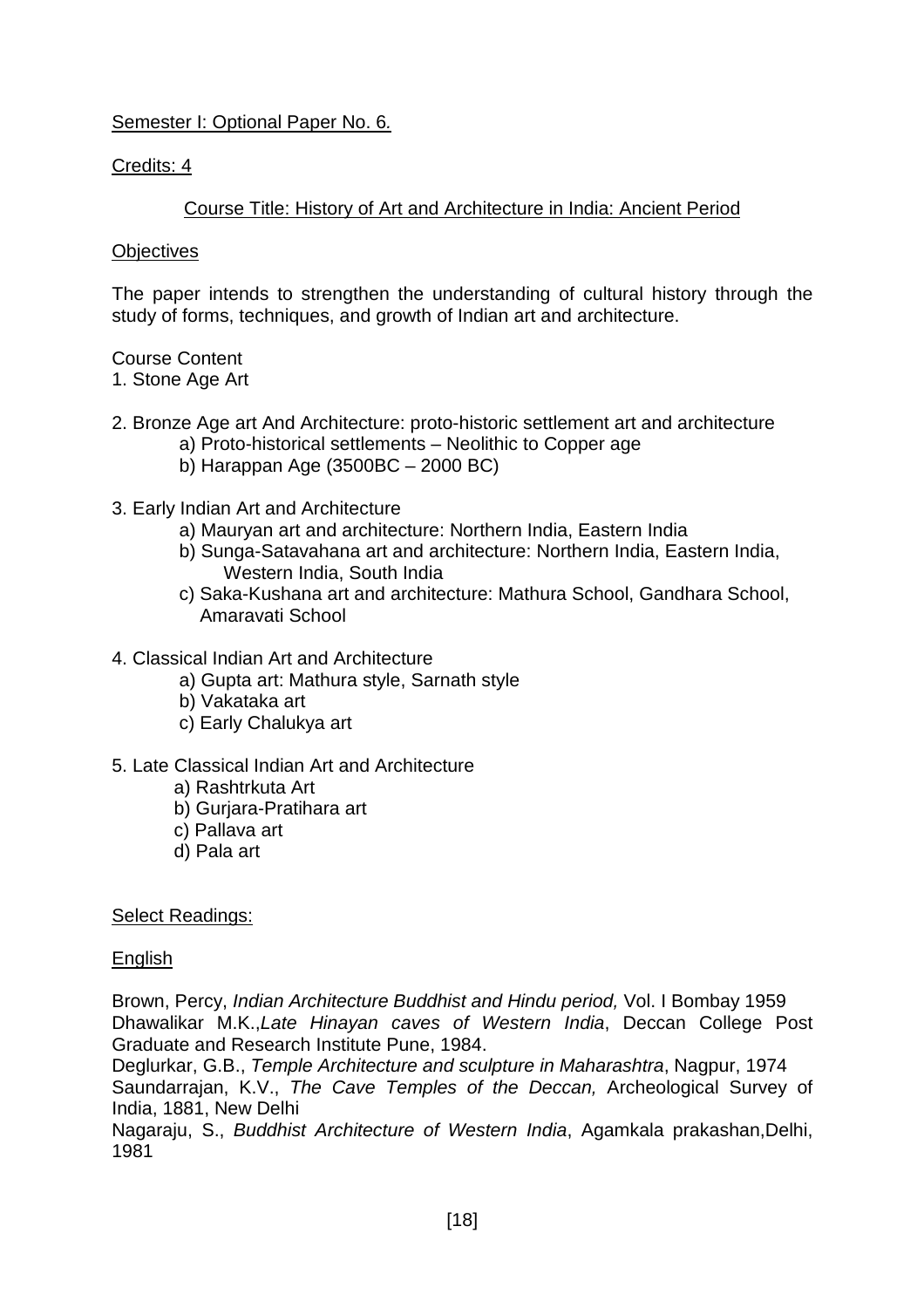Pramod Chandra, On the Study of Indian Art, Horward University Press, Cambridge1983 Saraswati, S.K., A Survey of Indian Sculpture, Calcutta, 1957 Spink, Walter M., Art of South India/ Deccan, Delhi 1980 Sarkar, H., Studies in Early Buddhist Architecture of India, Mumbai, 1966

# **Marathi**

Mate, M.S, Prachin Bharatiya Kala, Pune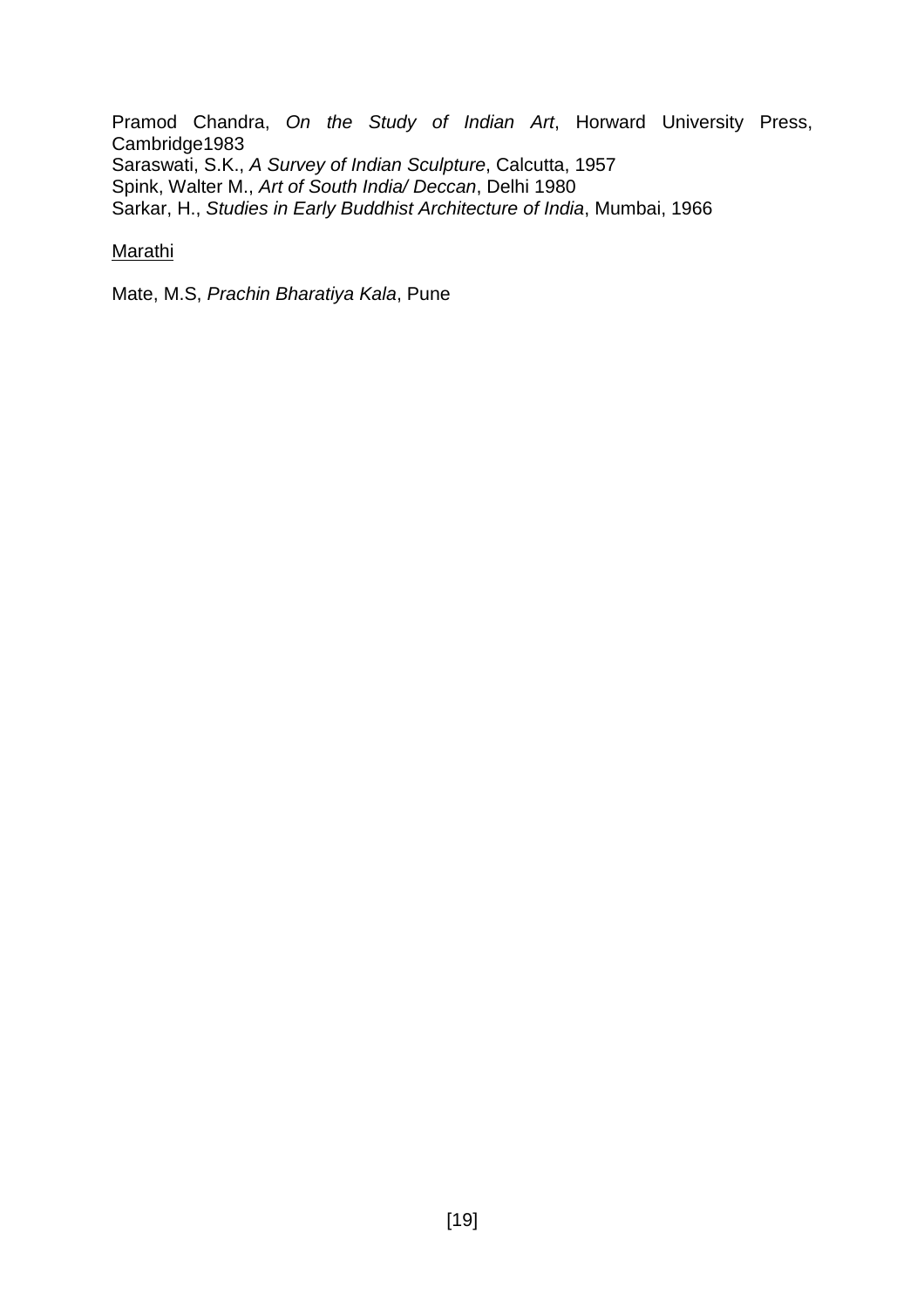# SEMESTER II

# Semester II: Core Paper No. 4

## Credits: 4

### Course Title: History and its Practice

#### **Objectives**

The paper is designed to provide adequate conceptual base, bring better understanding of history and its forces, help interrogate existing paradigms and challenge the outdated, help in developing critique, help research in terms of formulating hypotheses and develop broad frames of interaction with other social sciences and attain certain level of Interdisciplinary approach.

#### Course content

- 1.Defining Historical Research Methodology
- 2. Operations in Research Methodology
	- a) Preliminary Operations: Choice of subject, preparation of outline
	- b) Analytical Operations: Heuristics and Hermeneutics
	- c) Synthetic Operations: Determining and grouping of facts, constructive reasoning
	- d) Concluding Operations: Valid generalisations, footnotes and bibliography

### 3. Schools of History Writing

- 1. Indian:
- a) Colonial
- b) Nationalist
- c) Marxist
- d) Subaltern
- 2. Non-Indian:
- a) Cambridge
- b) Annales
- c) Dakar
- 4. Recent developments in methodology
	- a) Myth, legend, folklore, oral history: their methodologies
	- b) The linguistic turn in history: methodologies of Deconstruction, Post structuralism, Post-modernism

### Select Readings

### English

Carr, E.H., What is History, Penguin Books, Harmondsworth, 1971.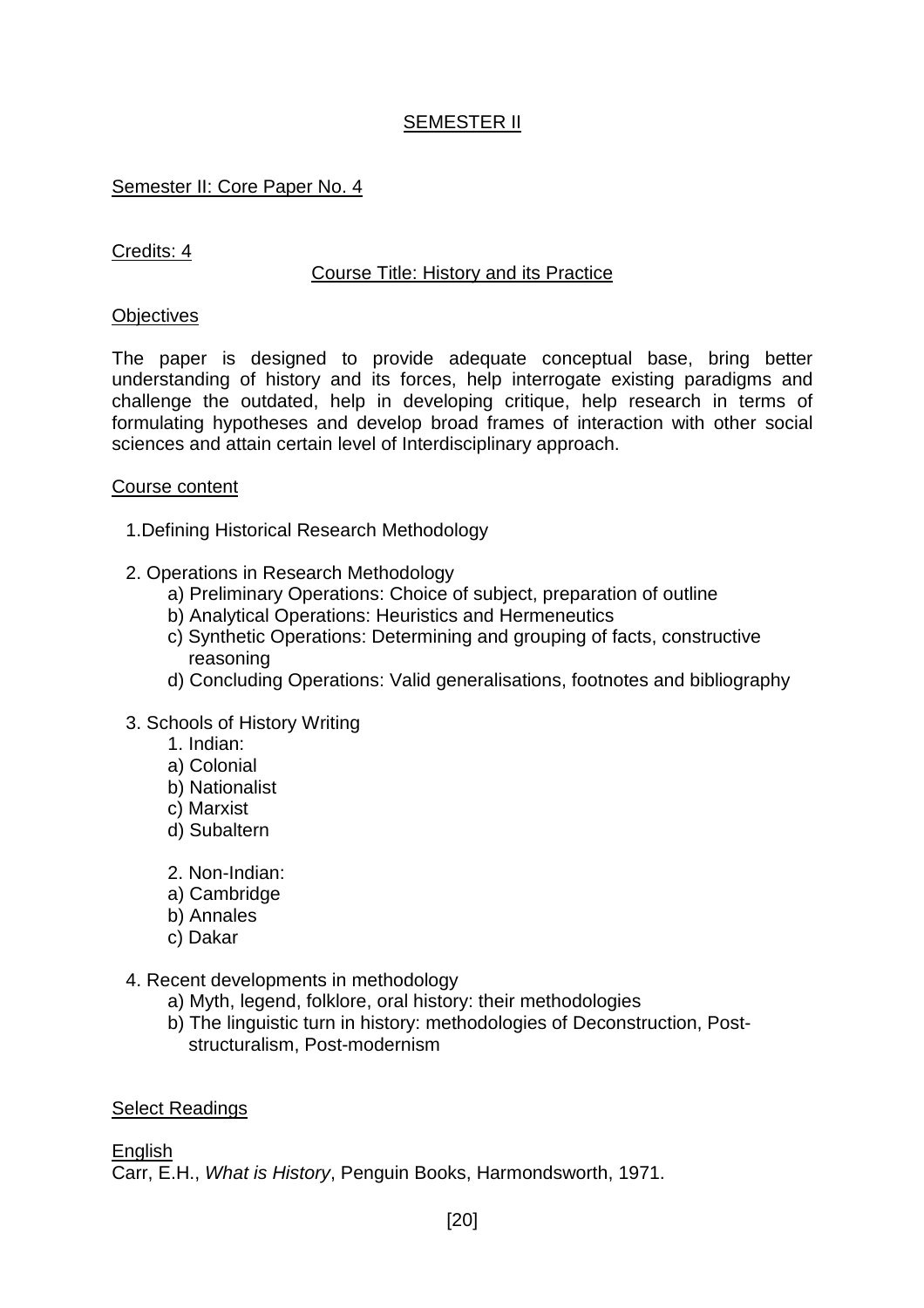Collingwood, R.G., The Idea Of History, Oxford University Press, New York, 1976. Langlois Ch, V. And Ch. Seignobos, Introduction to the study of History, Barnes and Noble Inc. and Frank Cass and co., New York, 1966.

Foucault, Michel, The Archaeology of Knowledge, translated by Sheridan Smith, **Tavistock** 

Publications, London 1982.

Barry, Peter, Beginning Theory: An introduction to literary and cultural theory, Manchester University Press, New York, 1995.

Encyclopaedia of Social Sciences

History and Theory: Studies in the Philosophy of History (Journal), Wesleyan University,

USA.

Marathi

Carr, E.H., What is History? Marathi translation by V.G. Lele, Itihas Mhanaje Kay?, Continental Prakashan, Pune, 1998

Dahake, Vasant Abaji, et.al (ed.) Marathi Vangmayeen Sandnya- Sankalpana Kosh, G.R

Bhatkal Foundation, Mumbai, 2001.

Deo, Prabhakar, Itihas: Eka Shastra

Kothekar, Shanta, Itihas: Tattva ani Vyavahar

Sardesai, B.N., Itihas Lekhan Shastra, Phadke Prakashan, Kolhapur, 2002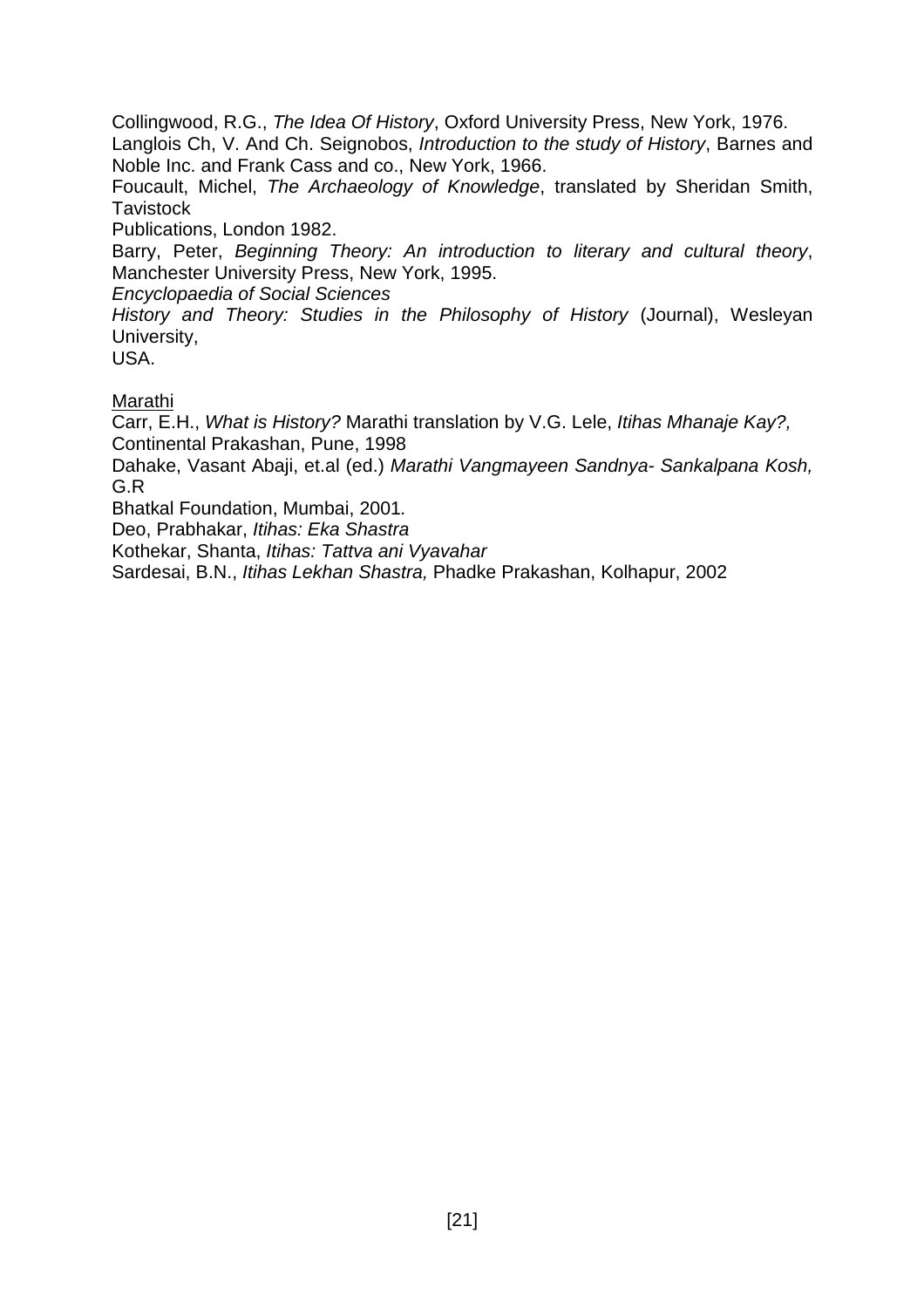# Semester II: Core Paper No. 5

# Credits: 4

# Course Title: Evolution of Ideas and Institutions in Medieval India

## **Objectives**

The course examines the nature of medieval Indian society, economy, state formations, and the main religious currents of the time. It is seen as a continuation of the course on ancient India. It is also seen to be crucial to an understanding of the nature of society, and the problems of the challenge to that society, through colonialism, at a later stage.

# Course content

- 1. Defining medieval India
	- a) The Transition to the Medieval
	- b) Historiography of the study of Medieval India

# 2. Sources: Perceptions, Limitations, Range

- a) Persian sources
- b) Regional language sources
- c) Foreign sources: Travellers' accounts, European records
- 3. The state in medieval India: perceptions and practice
	- a) Modern theories of the medieval state: Theocracy, Autocracy, Feudal, Segmentary, Patrimonial-Bureaucratic
	- b) Medieval Theories of the State: Farabi, Ghazzali, Shukracharya, Barani,

### Abul

Fazl, Ramachandrapant Amatya

- c) State formation in peninsular India Chola, Bahamani, Vijayanagar
- 4. Administrative Systems
	- a) Central and Provincial
	- b) Mansabdari
- 5. Medieval Indian society
	- a) Social Mobility and Stratification in medieval India
	- b) The emergence of new classes: Administrative, agrarian and mercantile classes in medieval India
	- c) Bhakti and social change
	- d) Sufism
	- e) Towards a composite culture
- 6. Economic institutions
	- a) Agrarian systems, north and south India
	- b) Trade, internal and external
	- c) Financial Institutions: Banking, Bills of Exchange
- Select Readings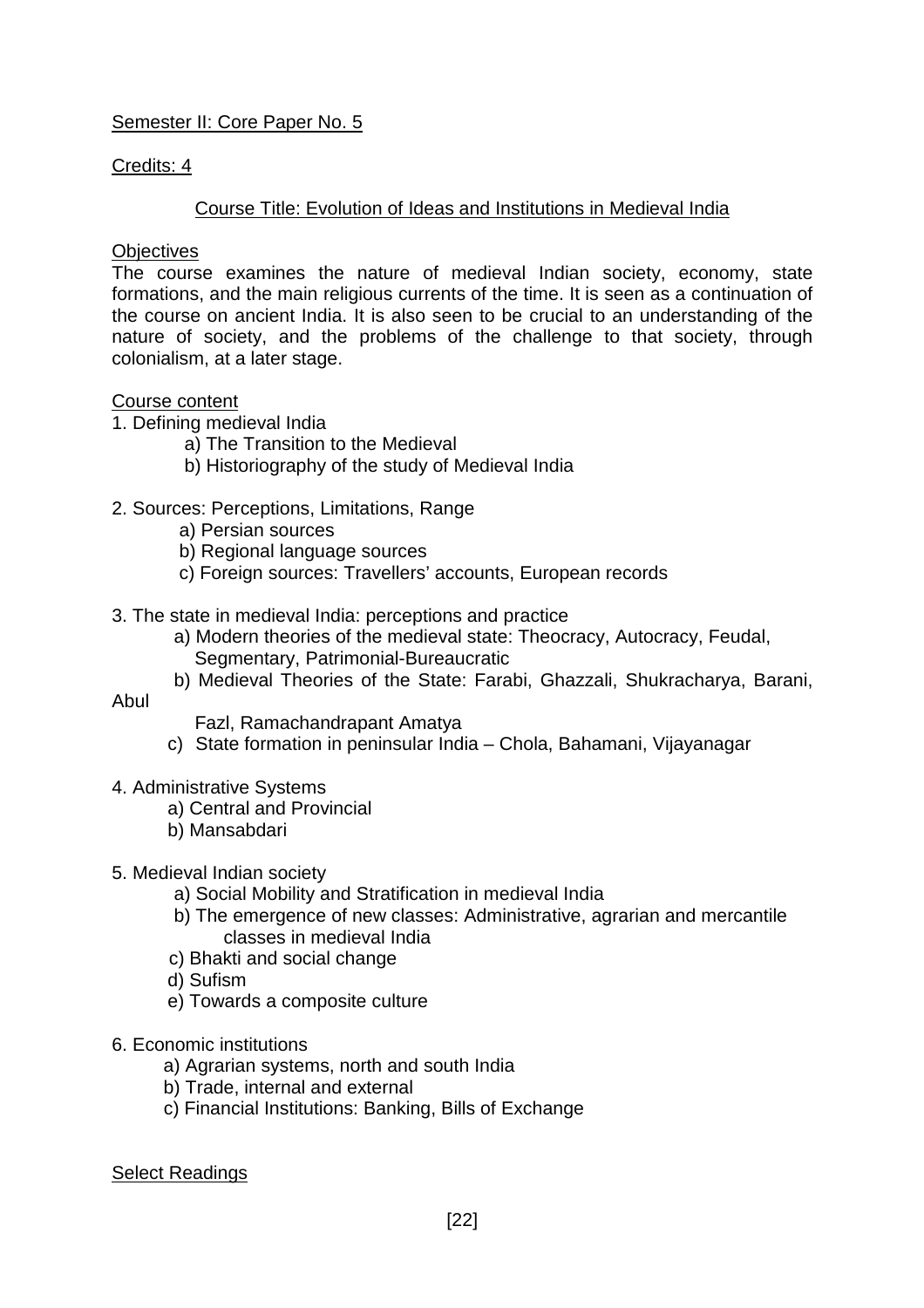# **English**

Alam, Muzaffar and Subrahmanyam, Sanjay, The Mughal State, Oxford India Paperbacks, 2000

Alavi, Seema (ed.), The Eighteenth Century in India, OUP, New Delhi, 2002.

Anderson, P., Passages from Antiquity to Feudalism, London, 1981.

Chandra, Satish, Medieval India (2 vols.), Har-Anand Publications Pvt. Ltd., Third Edition, 2006 (also available in Hindi)

Chitnis, K.N., Aspects of Society and Economy in Medieval India, Pune, 1979.

Habib, I., Essays in Indian History – Towards a Marxist Perspective, Tulika, 1995.

Hasan, S. Nurul, Religion, State and society in Medieval India, Oxford University Press, 2005

Jha, D.N. (ed.), The Feudal Order, Manohar Publications, 2002

Kulke, H. (ed.), The State in India, 1000-1700, OUP, 1997.

Marshall, P.J. (ed.), The Eighteenth Century in Indian History: Evolution or Revolution?,

OUP, New Delhi, 2003

Mukhia, H., Perspectives on Medieval India, Delhi, 1994.

Sharma, R.S., Early Medieval Indian Society: A Study in Feudalisation, Sangam Books Ltd., 2001

### Marathi

Chitnis, K.N., Madhyayugin Bharatiya Sankalpana wa Sanstha, Bhalchandra Printing Press Pvt. Ltd., Bombay, 3rd Reprint, 2003.30

Moreland, W.H., From Akbar to Aurangzeb, tr. Rajendra Banahatti, Akbar te Aurangzeb,

Diamond Publications, Pune, 2006.

Moreland, W.H., India at the Death of Akbar, tr. Sunanda Kogekar, Akbarkalin Hindustan,Diamond Publications, Pune, 2006.

Sarkar, Jadunath, Aurangzeb, tr. S.G. Kolarkar, Aurangzeb, Diamond Publications, Pune,2006.

Siddiqui, N.A., Land Revenue System under the Mughals, tr. P.L. Saswadkar, Mughalkalin Mahsul Padhati, Diamond Publications, Pune, 2006.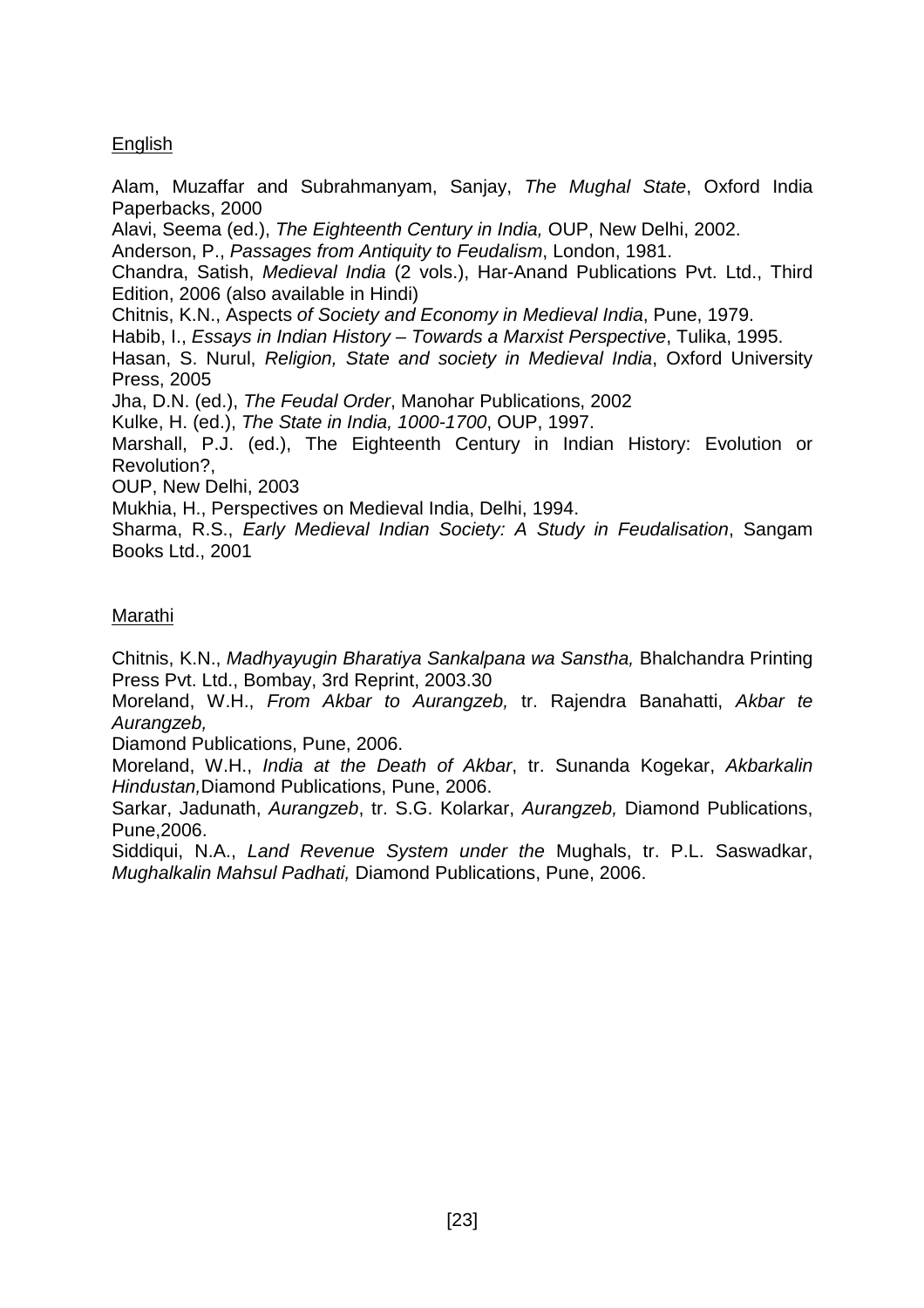# Semester II: Core Paper No. 6

#### Credits: 4

### Course Title: Socio-Economic History of the Marathas

#### **Objectives**

The purpose of the course is to study socio-economic history of the Marathas in an analytical way, to acquaint the student with the components of social structure and their functions, to understand the relationship between religion, caste, customs, traditions, class in 17th and 18<sup>th</sup> century Maratha Society, to enable the student to understand aspects of economic life, to trace the determinants of changes in social and economic life.

#### Course Content

- 1. Defining socio-economic history a) Historiography of Socio-economic History.
- 2. Sources: Perceptions, Limitations, Range
	- a) Literary
	- b) Foreign
	- c) Archival
	- d) Miscellaneous
- 3. Village community
	- a) Land Tenures
	- b) Residents of the village
	- c) Balutedari system
- 4. Social institutions
	- a) Varna and caste
	- b) Communities
	- c) Marriage'
	- d) Family
- 5. Social Stratification and mobility
- 6. Fairs and Festivals
- 7. Education
	- a) Educational institutions
	- b) Primary education
	- c) Higher education
- 8. Agrarian System
	- a) Types of land
	- b) Assessment of land
	- c) Methods of land revenue collection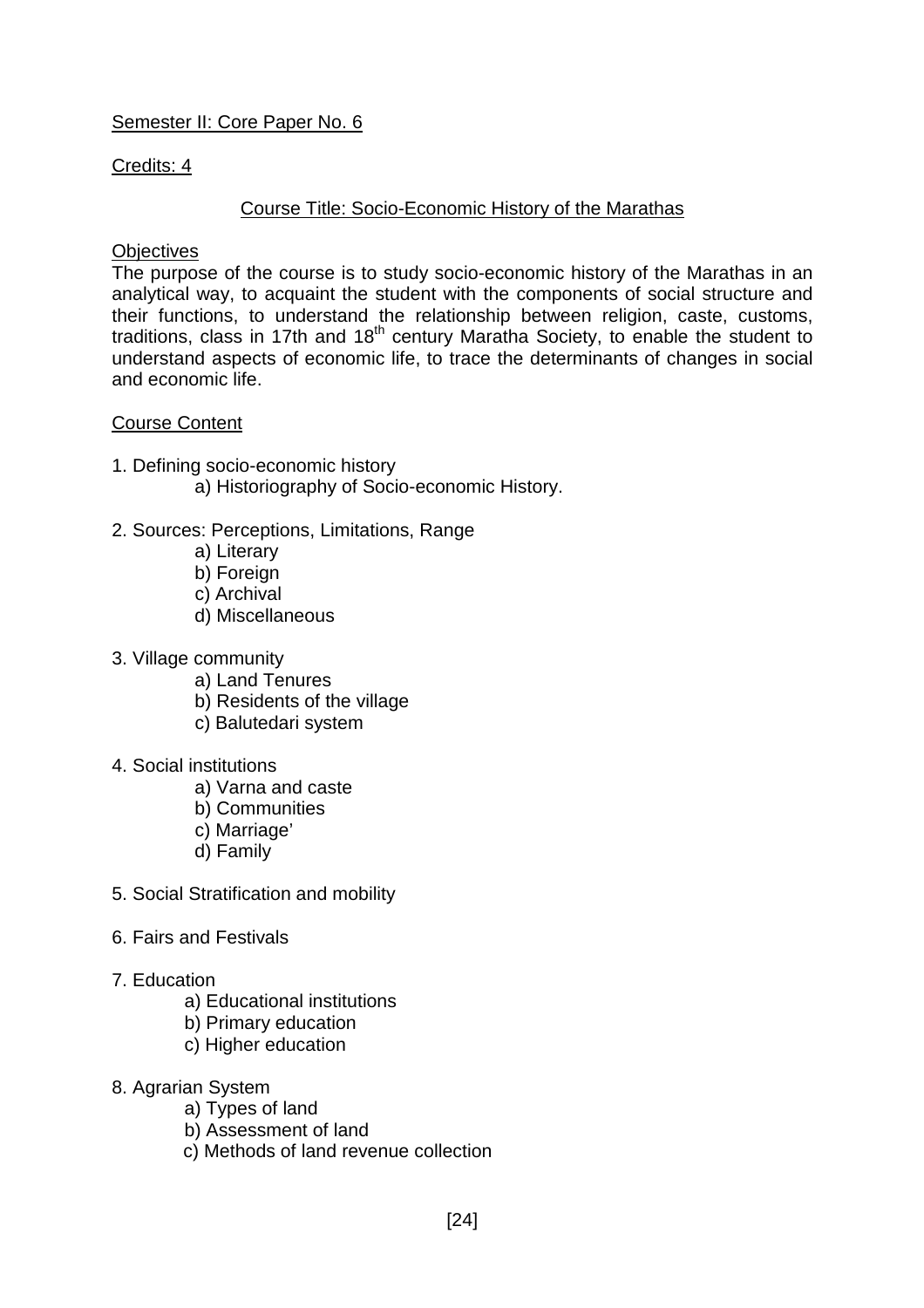# 9. Trade, Industries and handicraft

- a) Centres of trade
- b) Trade routes
- c) Major and minor industries
- 10. Currency and Banking
	- a) Types of coins
	- b) Banking houses

### Select Readings

# **English**

Chitnis K.N., Socio-Economic History of Medieval India, Atlantic Publishers, Delhi, 2002.

Desai, Sudha, Social life in Maharashtra under the Peshwas, Bombay, 1980

Kulkarni, A.R., Medieval Maratha Country, Books and Books, New Delhi, 1996.

Kulkarni, A.R., Medieval Maharashtra, Books and Books, New Delhi, 1996

Kulkarni A.R., Maharashtra: Society and Culture, Books & Books, Delhi, 2000.

Kulkarni A.R., Explorations in the Deccan History, Pragati Publications in association with ICHR, Delhi, 2006.

Kumar, Dharma (ed.), The Cambridge Economic History of India, Vol. II, Orient Longman, in association with OUP, Delhi, 2005.

Mahajan T.T., Trade, Commerce and Industries under the Peshwas, Pointer Publishers, Jaipur, 1989.

Raychaudhuri, Tapan and Habib, Irfan (ed.), Cambridge Economic History of India, Vol. I, Orient Longman, in association with OUP, Delhi, 2005.

# Marathi

Atre, Trimbak Narayan, Gav-Gada, Varada, Pune, 1995

Bhave, V.K., Peshwekalin Maharashtra, Varada, Pune, 1998.

Chapekar, N.G., Peshwaichya Savlit, Pune, 1936.

Joshi, S.N., Marathekalin Samaj Darshan, Anath Vidyarthi Gruha, Pune, 1960. Oturkar, R.V., Peshwekalin Samajik Va aarthik Patravyavahar, BISM, Pune, 1950.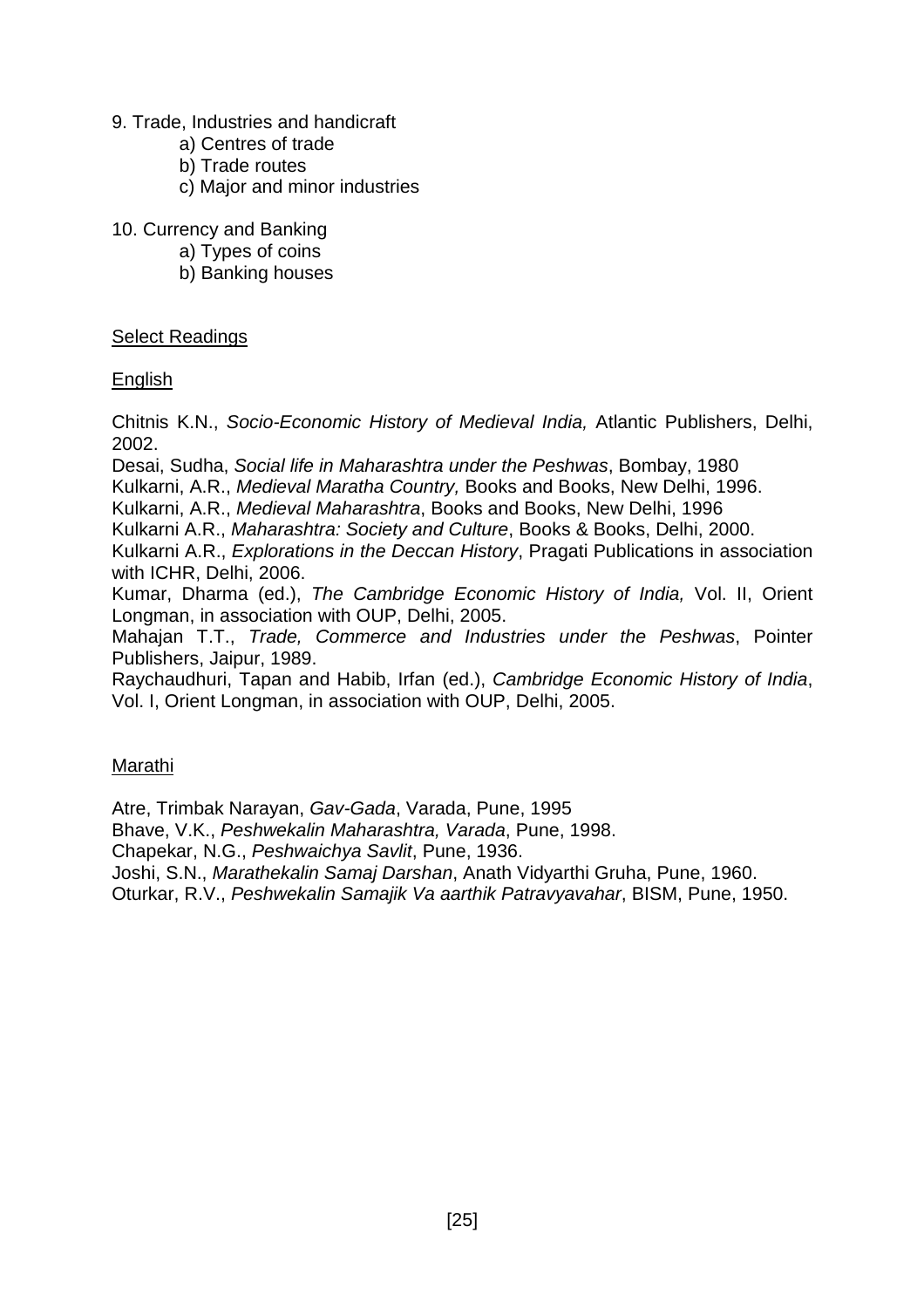# Semester II: Optional Paper No. 7

# Credits: 4

# Course Title: Marathas in 17th and 18th Century Power Politics

# **Objectives**

The course intends to study the role played by the Marathas in the context of India, the changing nature of Maratha State, to understand and analyse the Maratha expansionism and its significance in various spheres.

# Course Content

- 1. Origin and Basis of Maratha political power
- 2. Ideologies and Institutions of the Marathas
	- a) Maharashtra Dharma
	- b) Swarajya
	- c) Watan
	- d) Saranjam
- 3. Nature of Maratha State
	- a) State in the  $17<sup>th</sup>$  century
	- b) State in the  $18<sup>th</sup>$  century
	- c) Excursus of theories on the state
- 4. Maratha Confederacy
	- a) Concept
	- b) Nature
- 5. Maratha Expansionism
	- I. Conquest and Stay
		- a) Malwa
		- b) Bundelkhand
		- c) Gujarat
		- d) North Karnataka
		- e) Orissa
- II. Sphere of Influence
	- a) Bengal and Orissa
	- b) Rajasthan
	- c) Antarveda
- 6. Incorporation of Maratha State into colonial state
- Select Readings

Alavi, Seema (ed.), The Eighteenth Century in India, OUP, New Delhi, 2002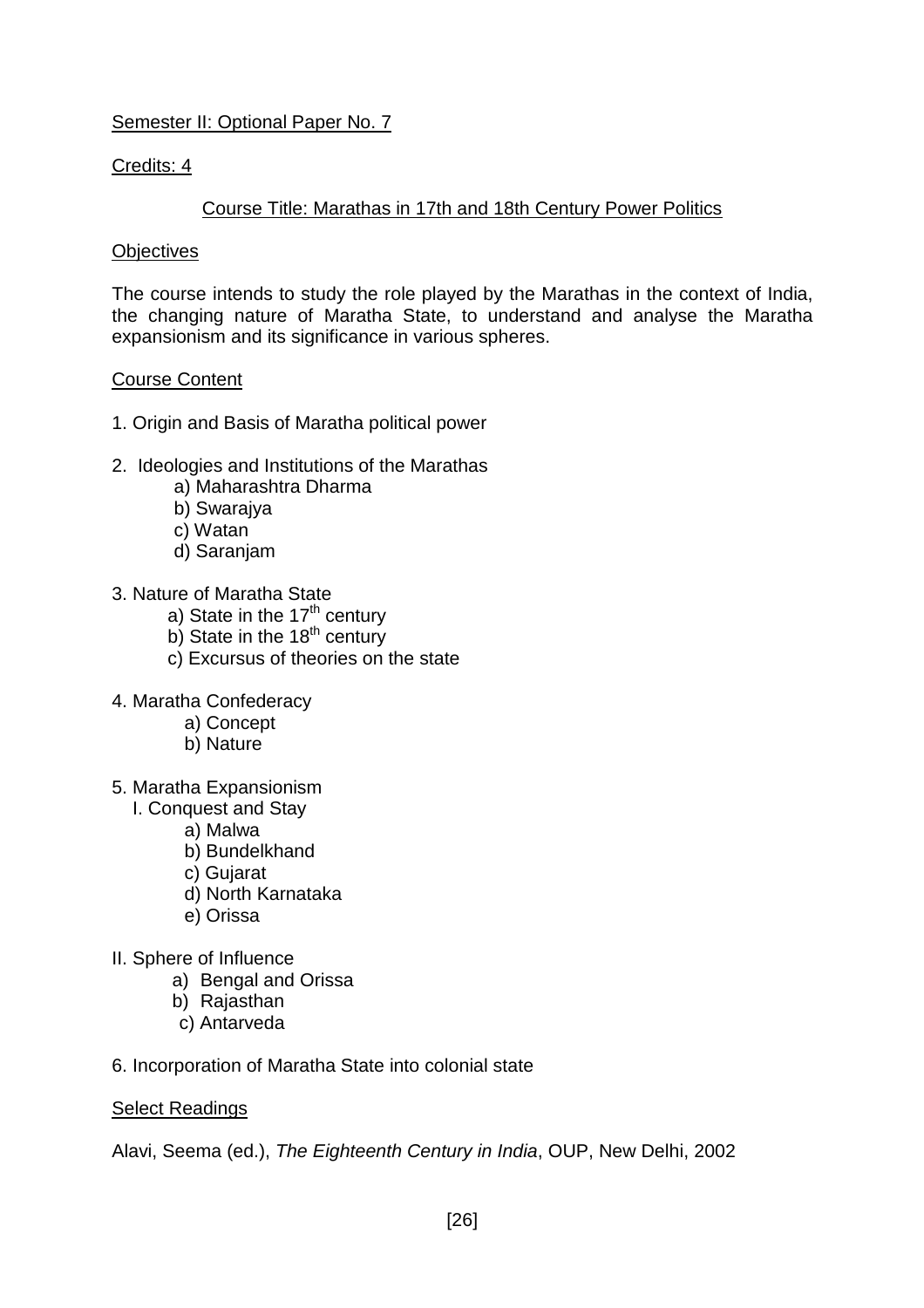Chandra, Satish, The Eighteenth Century in India: Its Economy and the Role of the Marathas, the Jats, the Sikhs and the Afghans, Kolkata, K.P. Bagchi, 1986.

Gordon, Stewart, Marathas, Marauders and State Formation in the 18th century Kadam, V.S., Maratha Confederacy

Marshall, P.J. (ed.), The Eighteenth Century in Indian History: Evolution or Revolution?, OUP, New Delhi, 2003

Ranade M.G., The Rise of Maratha Power, Bombay, 1900.

Sinh, Raghubir, Malwa in Transition.

### Marathi

Khobrekar V.G., Maharashtracha Itihas, Maratha Kalkhanda Vol. 2 (1707-1818), Bombay,1988.

Khobrekar V.G., Gujaratetil Marathi Rajwat, Pune, 1962.

Kulkarni A.R., Khare G.H. (ed.), Marathyancha Itihas, Vol. I to III, Continental, Pune, 1984 (Vol. I), 1985 (Vol. II), 1986 (Vol. III).

Sardesai G.S. Marathi Riyasat: Purva, Madhya, and Uttar vibhag, Popular, Bombay, 1988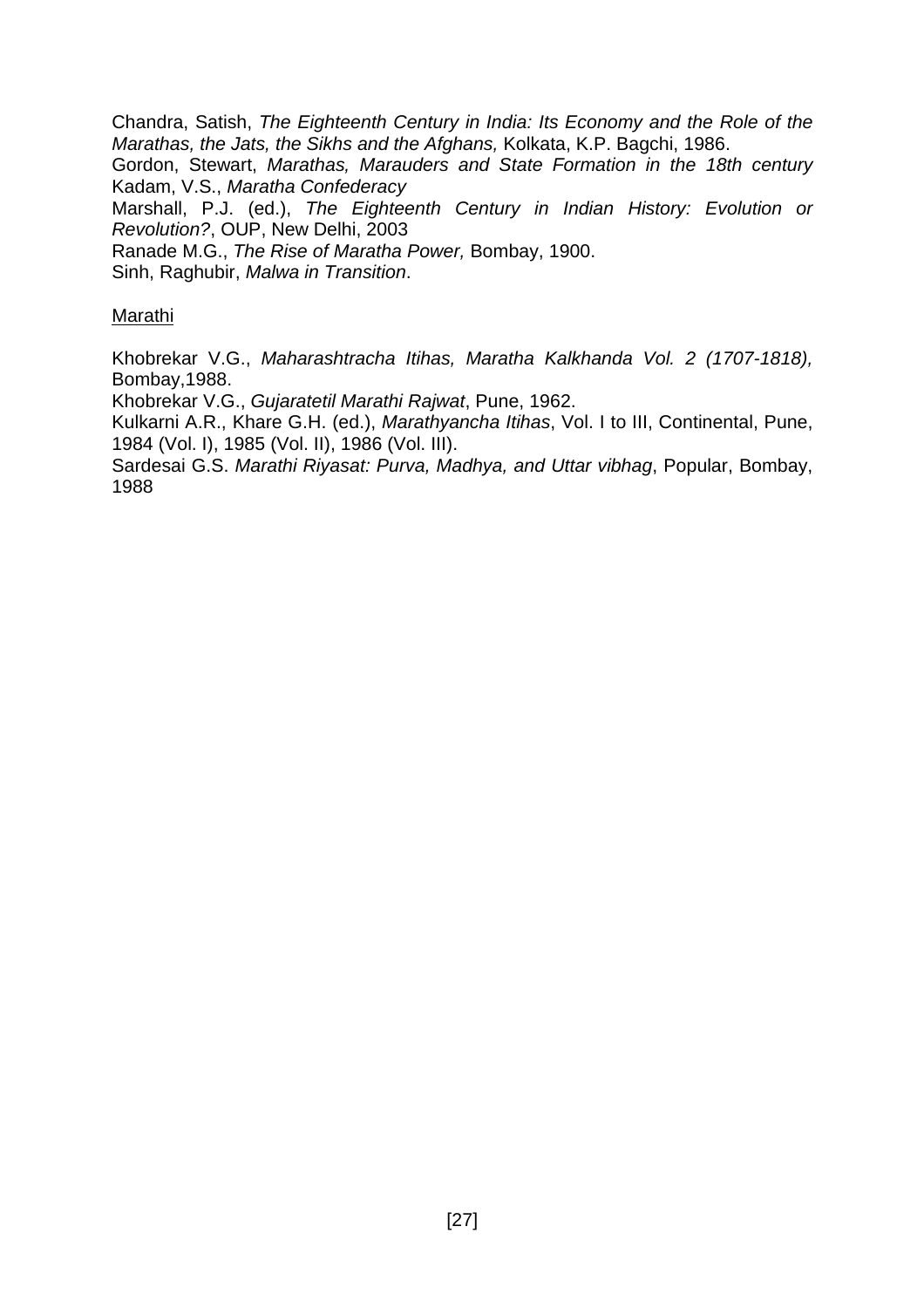# Semester II: Optional Paper No. 8

### Credits: 4

# Course Title: Nature of Dalit Movement in Maharashtra

### **Objectives**

The paper intends to provide an understanding of the changing position of Dalit at conceptual and practical level of social transformation, from 19th century till today. This paper also lays emphasis on Ambedkarian Movement, which marks an evolutionary phase in Dalit emancipation. It highlights the constitutional rights for safeguarding the interests of the oppressed. It takes into account Dalit literature, which provides space for understanding of Dalit consciousness and adds new dimensions in understanding 'Dalit'.

#### Course content

- 1. Dr. Babasaheb Ambedkar's Ideology
	- a) Social
	- b) Economic
	- c) Political
	- d) Religious
- 2. Dr. Babasaheb Ambedkar's Movement
	- a) Bahishkrit Hitakarni Sabha
	- b) Mahad Satyagraha
	- c) Simon Commission
	- d) Round Table Conference and Poona Pact
	- e) Kalaram Mandir Satyagraha
	- f) Independent Labour Party
	- g) All India Scheduled Caste Federation
- 3. Dr. Babasaheb Ambedkar and Constitution of India
	- a) Role of Dr. Ambedkar in the making of the Indian Constitution
	- b) Safeguards for Lower Castes
	- c) Issue of the Hindu Code Bill
- 4. Movement of Conversion to Buddhism (1935-1956)
- 5. Nature of Post-Ambedkarian Movement
- 6. Dalit Consciousness and other Modes of Expression: a brief review
	- a) Dalit Literature
	- b) Press
	- c) Ambedkari Jalase
	- d) Dalit Rangbhumi

Select Readings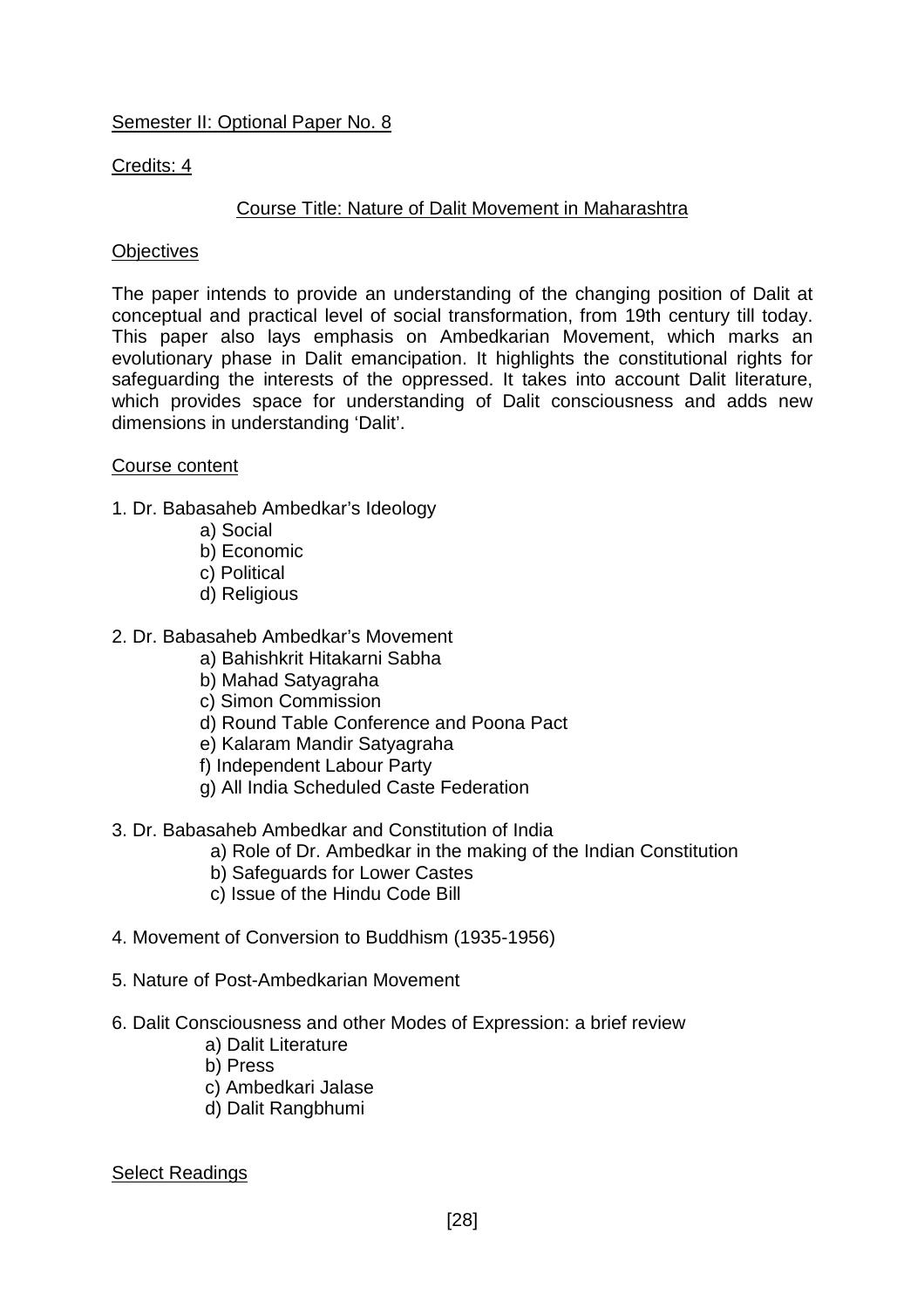# **English**

Dr. B.R. Ambedkar writing and speeches, 18 Vols. Government of Maharashtra, Bombay.

Gaikwad, D.S. and others (ed.), Dr. Babasaheb Ambedkar and Fifty Years of Conversion, Suyog Prakashan, Pune, 2007.

Kadam, K.N. (ed.), Dr. B.R. Ambedkar: The Emancipator of the Oppressed, Popular Prakashan, Bombay, 1993.

Robb, Peter (ed.), Dalit Movement and the meaning of Labour in India, Oxford University Press.

Sunthankar, B.R. Maharashtra in 18th and 19th Century. Two vols. Manmohan Bhatkal Popular Book Depot.

Keer, Dhananjay, Dr. B.R. Ambedkar Life and Mission. Popular Prakashan Pvt. Ltd. Vakil, A.K., Reservation Policy and Scheduled Castes in India, Ashis Publishing House, New Delhi

# Marathi

Ganavir, Ratnakar, Dr. Ambedkar Vicharadhan, Bhusaval, 1982

Keer, Dhananjay, Dr. Babaaheb Ambedkar, Mumbai, 1984

Keer, Dhananjay, Rajarshi Shahu Chhatrapati, Mumbai, 1992

Khairmode, Changdev Bhagwanrao, Dr. Bhimrao Ramji Ambedkar Charitra, Vols. 1- 9, Mumbai

Kharat, P. O., Dalit Katha, Ugam ani Vikas, 1992

Kharat, Shankarrao, Dr. Babasaheb Ambedkaranche Dharmantar, 1966

Kshirsagar, Ramachandra, Bharatiya Republican Paksha, Aurangabad, 1979

Narke, Hari, Dr. Babasaheb Ambedkar Gaurav Grantha, Mumbai, 1992.

Phadke, Bhalchandra, Dr. Babasaheb Ambedkar, Pune, 1985

Vaidya, Prabhakar, Dr. Babasaheb Ambedkar ani Tyancha Dhamma, Mumbai, 1989.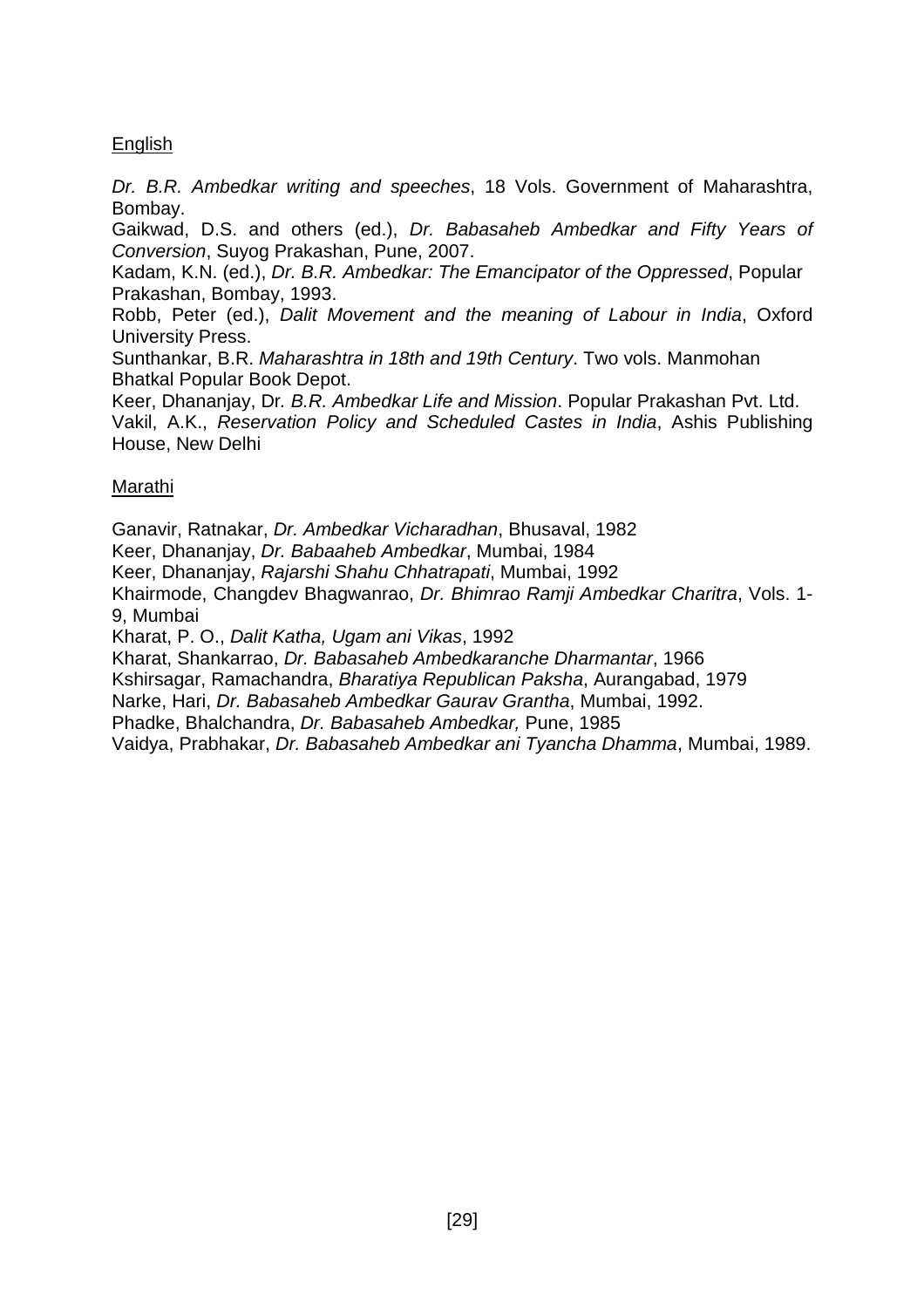# Semester II: Optional Paper No. 9.

## Credits: 4

# Course Title: Economic History of Medieval India

#### **Objectives**

The paper is designed to help understand the nature, structure and potential of Medieval Indian economy.

#### Course Content:

- 1. Defining economic history
- 2. Agrarian systems
	- a) Early medieval systems: land grants
	- b) Agrarian systems of the sultanate: land revenue policies, the iqta system
	- c) Mughal land revenue systems
	- d) Jagirdari system, the zamindars
- 3. Trade
	- a) Intra-regional, inter-regional, external trade
	- b) Trade routes
	- c) Banjaras and internal trade
	- d) The south Indian guilds
	- e) Impact of the Europeans
	- f) Currency and banking, hundis
	- g) Urbanisation

#### 4. Industries

- a) Textile Industry
- b) Dyeing industry
- c) Saltpetre industry
- 5. Taxation
	- a) Customs duties
	- b) Tolls

### Select Readings

#### English

Champakalakshmi, R., Trade, Ideology and Urbanisation, Delhi, 1999. Curtin, P., Cross-Cultural Trade in World History, Cambridge, 1984 Das Gupta, A. and Pearson, M.N., India and the Indian Ocean, 1500-1800, Calcutta, 1987 Habib, I. and Raychaudhuri, T., Cambridge Economic History of India, Vol. I, 1982.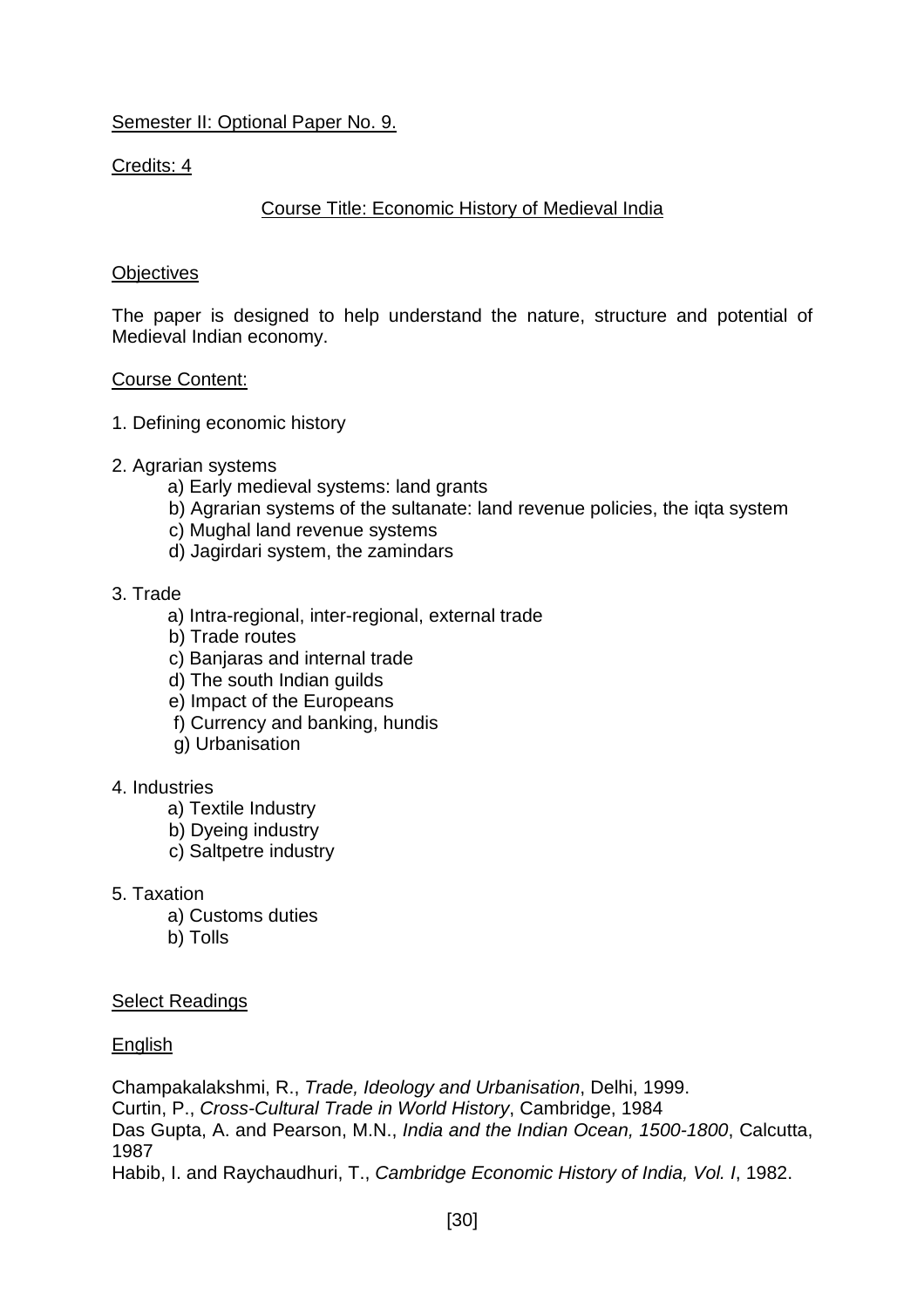Habib, I., Agrarian System of Mughal India, revised edition, Delhi, 1999. Moreland, W.H., Agrarian System of Moslem India, Delhi, 1968. Subrahmanyam, S., Political Economy of Commerce, Southern India, 1550-1650, Cambridge University Press, 1990.

## Marathi

Chitnis, K.N., Madhyayugin Bharatiya Sankalpana wa Sanstha, Bhalchandra Printing Press Pvt. Ltd., Bombay, 3rd Reprint, 2003.

Moreland, W.H., From Akbar to Aurangzeb, tr. Rajendra Banahatti, Akbar te Aurangzeb,

Diamond Publications, Pune, 2006.

Moreland, W.H., India at the Death of Akbar, tr. Sunanda Kogekar, Akbarkalin Hindustan,Diamond Publications, Pune, 2006.

Sarkar, Jadunath, Aurangzeb, tr. S.G. Kolarkar, Aurangzeb, Diamond Publications, Pune, 2006.

Siddiqui, N.A., Land Revenue System under the Mughals, tr. P.L. Saswadkar, Mughalkalin Mahsul Padhati, Diamond Publications, Pune, 2006.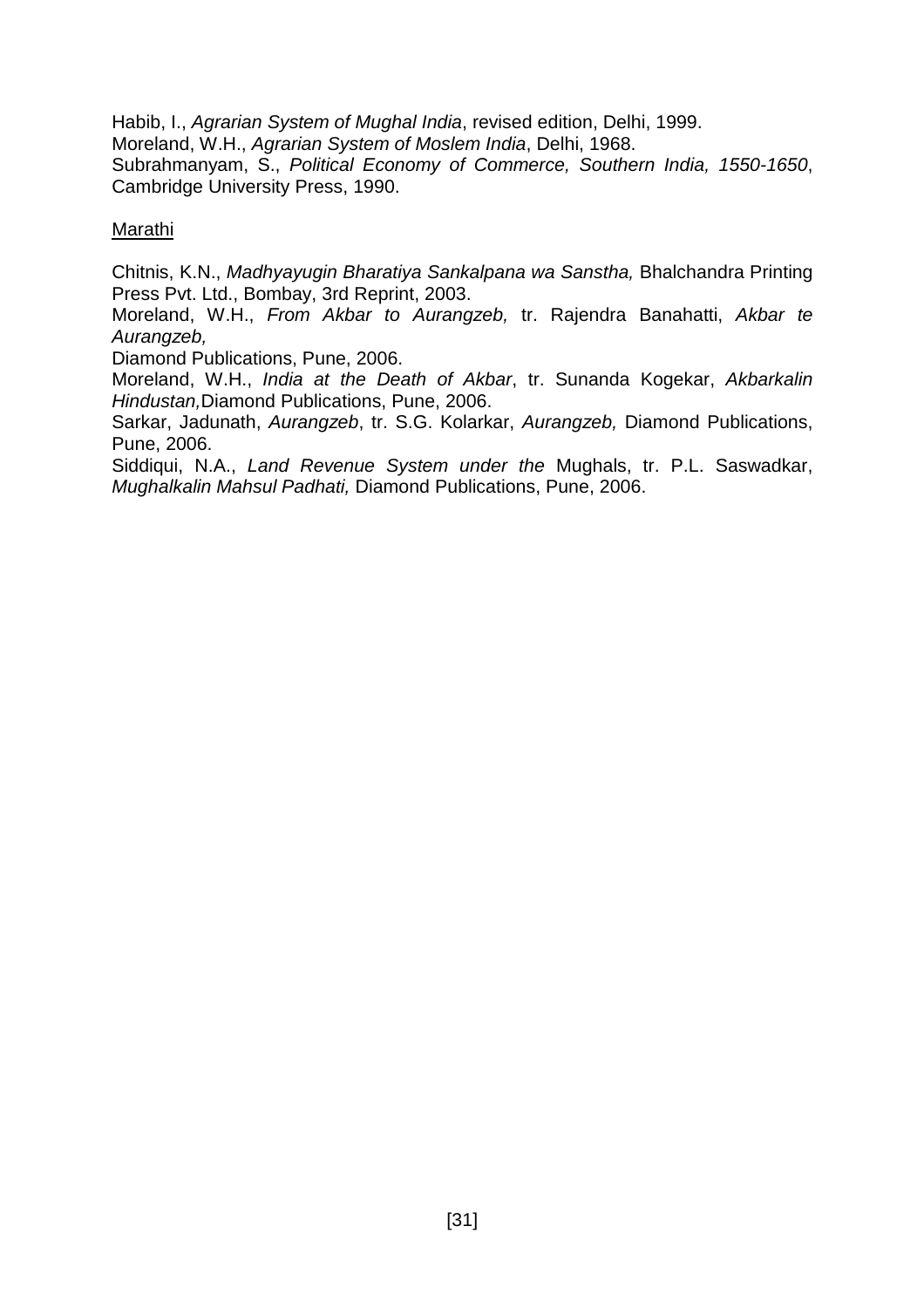# Semester II: Optional Paper No. 10.

### Credits: 4

# Course Title: Peasant Movements in India (Medieval and Modern)

## Objectives:

This course attempts to study various approaches to peasant revolts and movements, so as to help the student to understand characteristics of peasant societies.

# Course Content:

- 1. Theories about the peasantry a) Marx, Mao
- 2. Stratification among peasants
	- a) Rich, middle, poor, landlords
	- b) khudkashta, pahikashta, upari, mirasi, jajman
- 3. Peasant revolts in Medieval India
	- a) Sultanate
	- b) Mughal
- 4. Peasant revolts in Modern India
	- a) Bengal
	- b) Deccan
- 5. The formation of the Kisan Sabhas (till 1950)
	- a) Change in the nature of peasant movements
	- b) Champaran, Eka, Tebhaga and Telengana

### Select Readings:

Dhanagre, D.N., Peasant Movements in India. Guha, Ranajit, Elementary Aspects of Peasant Insurgency in Colonial India. Habib, I., Agrarian System of Mughal India. Habib, I, and Raychaudhuri, T (ed.), Cambridge Economic History of India, Vol. I Hardiman, David, Peasant Movements in India. Kumar, Dharma (ed.), Cambridge Economic History of India, Vol. II Kumar, Ravindra, Western India in the 19th century. Lahiri, A., The Peasant in India's Freedom Movement. Moreland, W.H., Agrarian System of Moslem India. Subaltern Studies: Writings on South Asian History and Society – relevant volumes.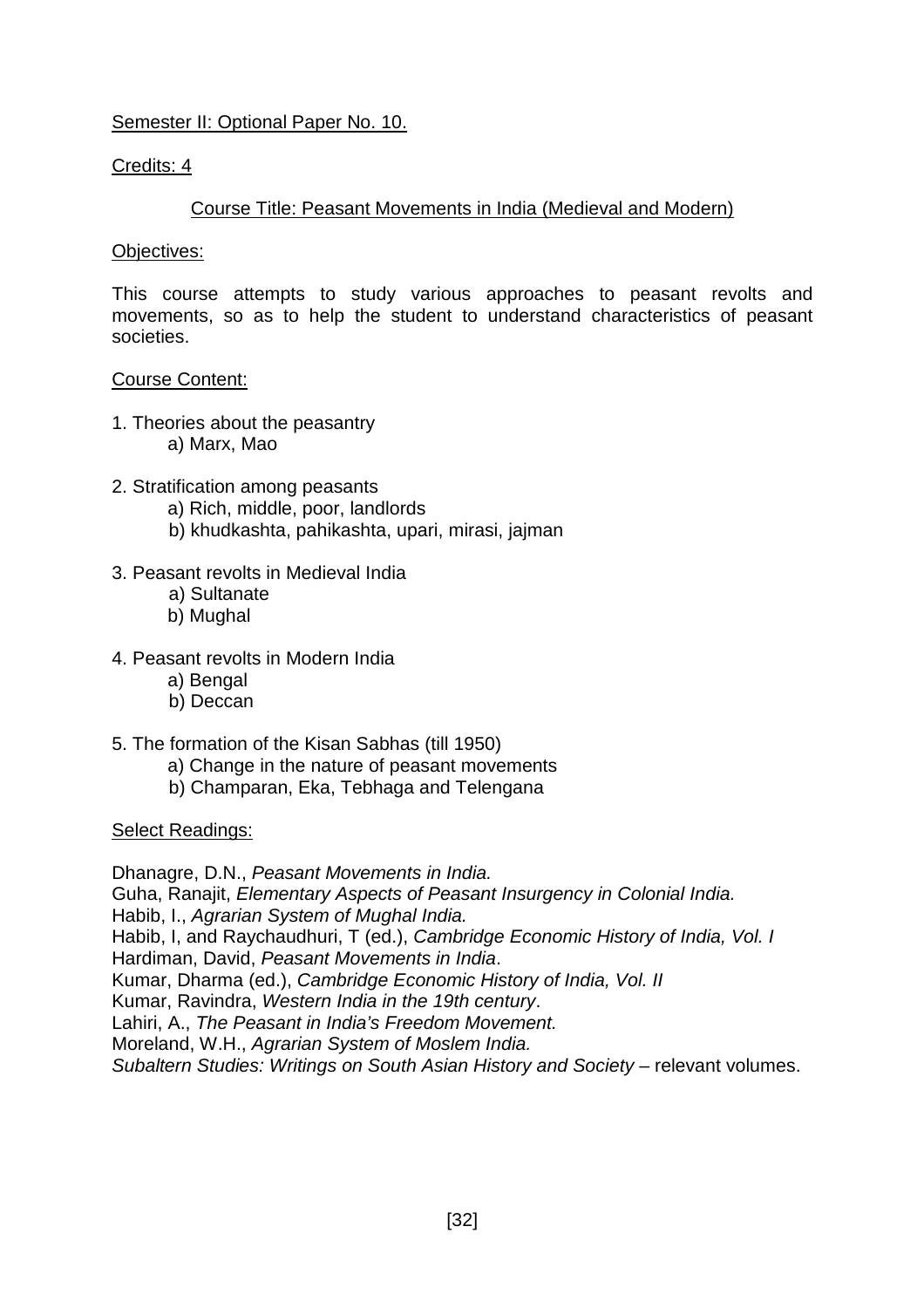# Semester II: Optional Paper No. 11.

### Credits: 4

# Course Title: History of Art and Architecture in India: Medieval Period

#### **Objectives**

The paper intends to strengthen the understanding of cultural history through the study of forms, techniques, and growth of Indian art and architecture. This paper is a continuation of the earlier paper on art and architecture.

#### Course Content

Hindu tradition:

- 1. Northern India: Art and Architecture
	- a) Paramara
	- b) Chandela
	- c) Pala-Sena
- 2. Western India: Art and Architecture
	- a) Western Chalukya and Solanki
	- b) Western Indian Manuscript painting
- 3. Southern India: Art and Architecture
	- a) Chola
	- b) Pandya
	- c) Hoysala
	- d) Vijayanagar
	- e) Kakatiya
	- f) Nayaka
	- g) Kerala

Muslim Tradition:

- 4. Sultanate Art and Architecture
	- a) Delhi
	- b) Regional styles
	- i) Deccan
	- ii) Gujarat
	- iii) Malwa
	- iv) Bengal
- 5. Mughal Art and Architecture
	- a) Mughal Architecture: Fatehpur Sikri, Agra, Delhi
	- b) Bijapur Architecture
	- c) Mughal Painting
	- d) Later Mughal painting: Provincial schools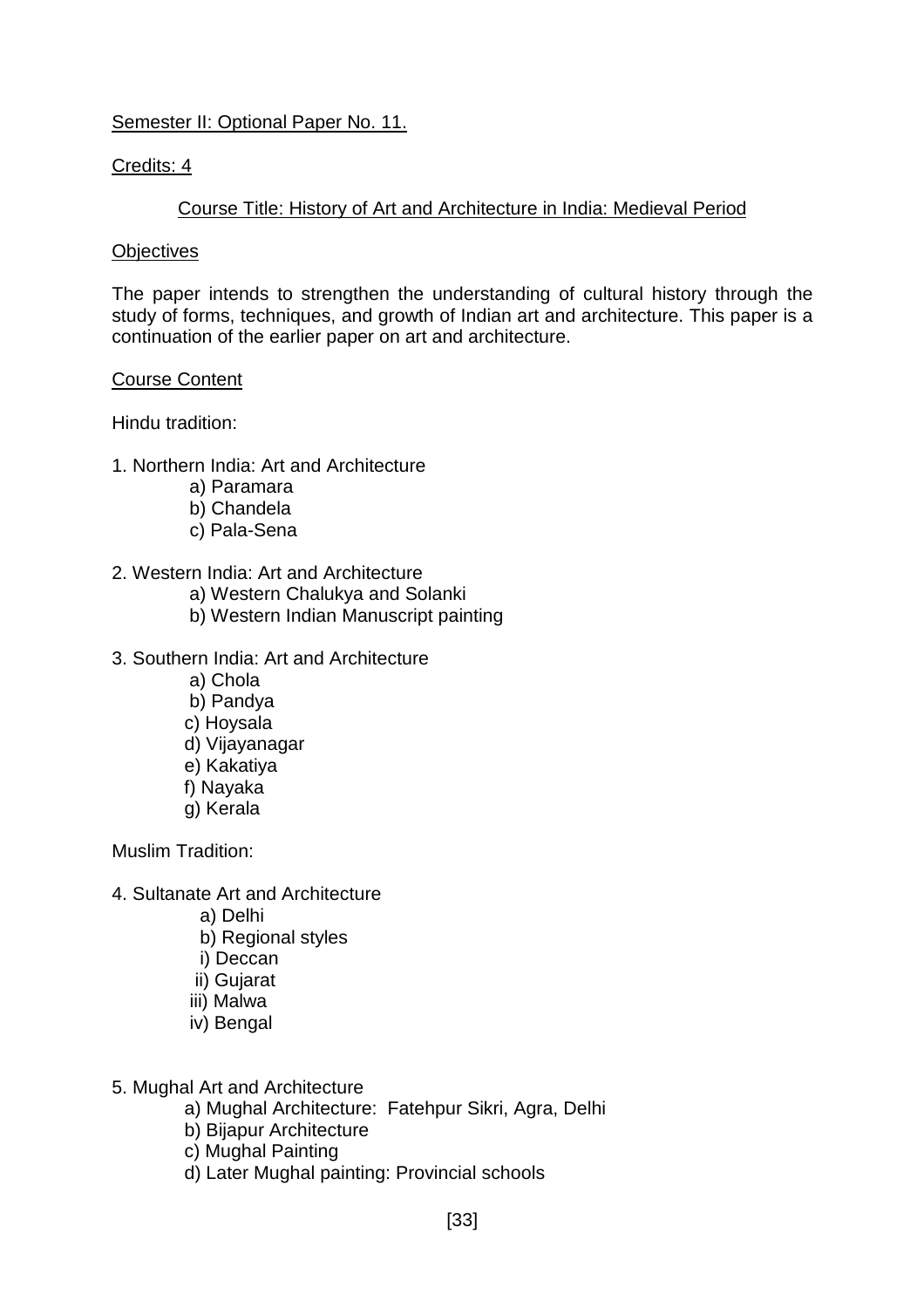e) Rajasthani painting f) Pahari painting

### **Select Readings**

Brown, Percy, Indian Architecture (Islamic period ),Vol. 2, Bombay, 1964. Brown, Percy, 'Monuments of the Mughul Period', Cambridge History of India, Vol. IV,

Cambridge, 1937.

Brown, Percy, Indian Painting under the Mughals, A.D. 1550-1750, Oxford, 1924.

Barett, D. & Gray, B., Paintings of India, Lausanne, 1963.

Fergusson, J., History of Indian and Eastern Architecture, Revised by J. Burgess and Phene Spiers, 2 Vols., London, 1910.

Krishnadasa Rai, Mughal Miniatures, New Delhi, 1955.

Mehta, N.C., Studies in Indian Paintings, Bombay, 1926.

Saraswati, S.K., Glimpses of Mughal Architecture, Calcutta, N.D.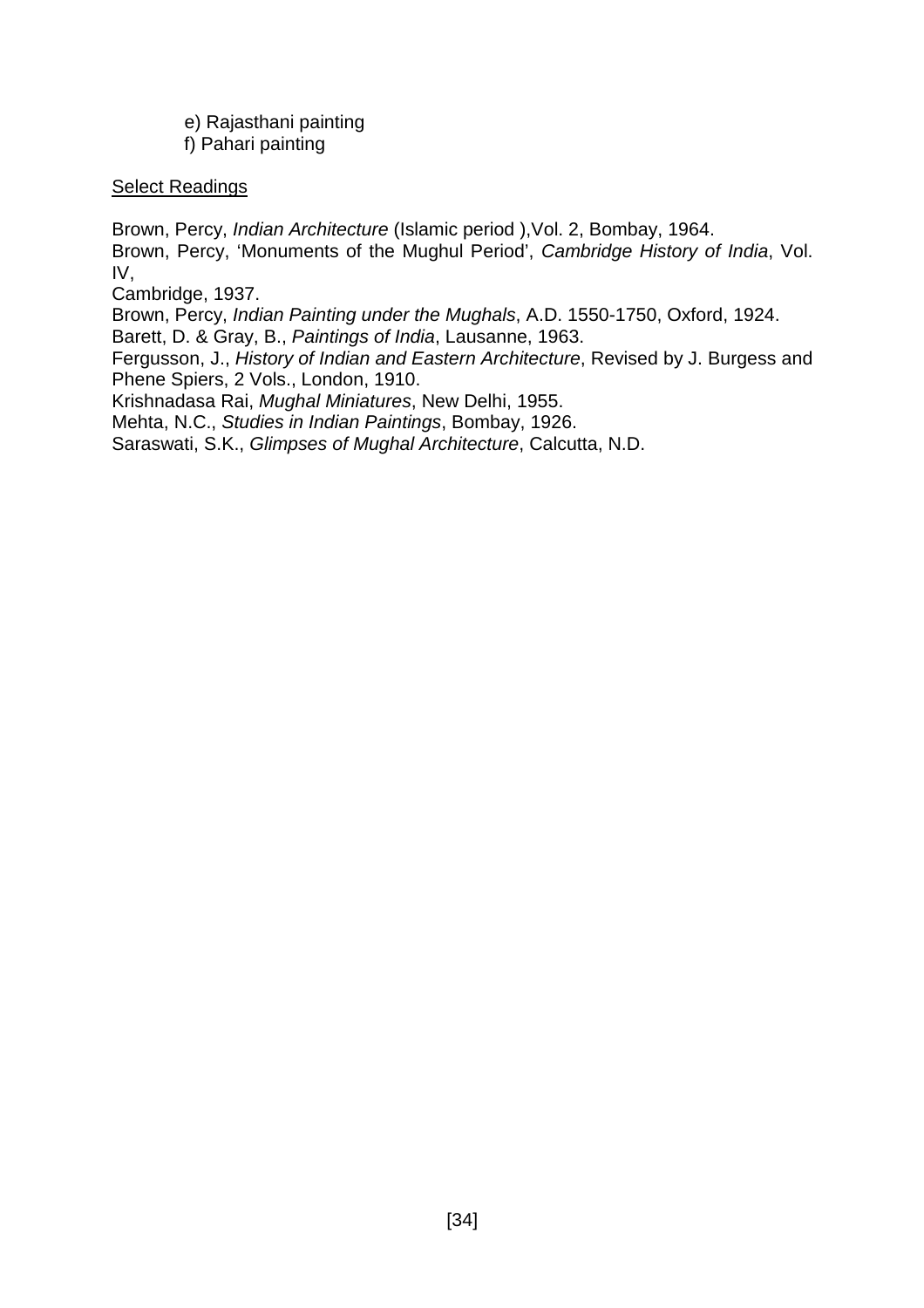# Semester II: Optional Paper No. 12

### Credits: 4

# Course Title: History of Science and Technology in India

## **Objectives**

To acquaint the student with the scientific progress made by Indians through the ages, to analyses the nature of Indian science and technology and its social implications and to assess the role of scientific progress in the process of modernisation of India.

### Course content

- 1. Technology in the Indus Civilization
- 2. Science and Scientific Thought in Ancient India
	- a) Astronomy
	- b) Mathematics
	- c) Medicine
- 3. Science in Medieval India Medicine, Nature Studies, astronomy – Contributions of Sawai Jaisinh of Jaipur
- 4. Technology in Medieval India. Agricultural,Textile, Metallurgy, Irrigation.
- 5. Introduction of Western science and technology in India
	- a) Surveys, Science education, scientific organization scientific Institutions in British India.
	- b) Railway telegraph.
- 6. Impact of Western science and Technology in India.
- 7. Science policy under the British
- 8. Science Policy of Independent India till 1964
	- a) Jawaharlal Nehru's contribution
	- b) Scientific institutions for the promotion of science
- 9. Indian Science and Technology: Recent Developments (Brief Review). Survey of recent development in science and technology (till 2004), Atomic energy,

Green Revolution, computer technology, space science programme.

Select Readings: